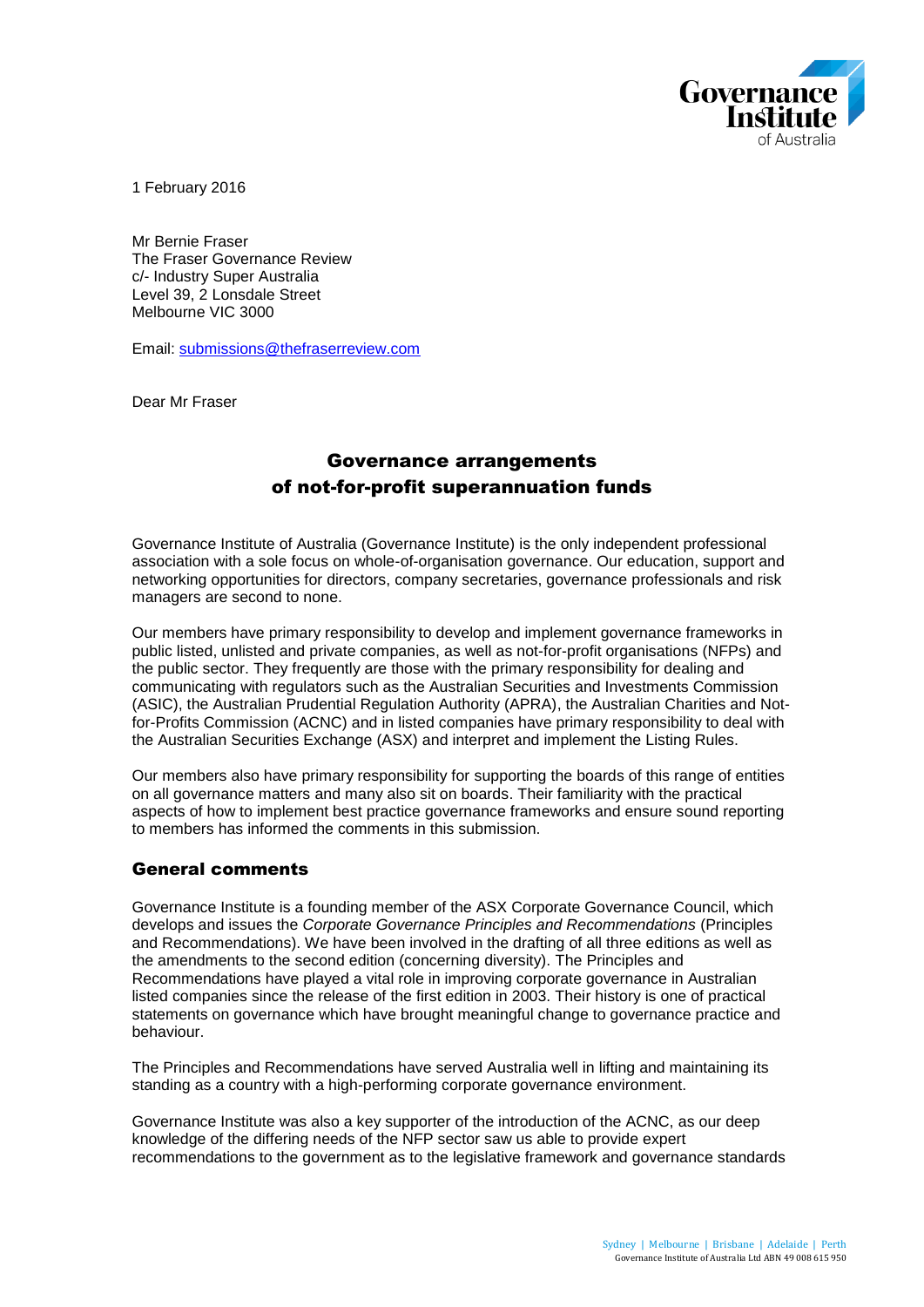required. A dedicated regulator recognises that NFPs are established for different purposes than for-profit companies and the governance standards that were introduced for charities also recognise that governance arrangements for charities need to be tailored to the needs of their members.

Given our in-depth knowledge of governance across all sectors, we are concerned that the questions raised by the Governance Review concentrate primarily on the question of the independence of directors and, in doing so, limit consideration of a wider range of governance arrangements. As with the Federal Government's Superannuation Legislation Amendment (Governance) Bill 2015, which also focused on director independence, the Review questions do not fully recognise that board composition, definitions of independence and management of conflicts of interest are only components of a governance framework.

We are on the public record as stating that our preference is for a majority of independent directors on the boards of superannuation funds (with appropriate election and accountability requirements), because independent directors need to be able to influence how the board is operating. Furthermore, research shows majority independence is the most prevalent standard internationally and that retirement schemes in developed countries are moving towards appointing more independent directors. Further, a majority of independent directors on the boards of superannuation funds aligns with board composition on their investee companies, which is a better governance outcome.

Notwithstanding our preference for a majority of independent directors, we are of the view that a one-third requirement is a pragmatic, initial step in ensuring board effectiveness. Moving to a board structure comprising one-third independent directors will assist in improving board renewal, as it will introduce new skills onto boards.

But we are also on the public record as stating that consideration of governance needs to extend beyond the question of independence. Governance encompasses the system by which an organisation is controlled and operates, and the mechanisms by which it, and its people, are held to account. It encompasses transparency, accountability, stewardship and integrity. A central question in governance, which goes to the heart of accountability and stewardship, is: Who are you beholden to? The representative model in superannuation funds — which generally does not provide for direct member representation, but rather third party representation — gives rise to this question, as the third parties are inevitably beholden to their nominating organisation.

Not-for-profit superannuation entity boards are typically comprised of an equal number of directors appointed by either an employee body (a union) or employer body or, in the case of public-sector funds, a state or federal government. A conflict of interest or duty of loyalty or a perceived conflict of interest or duty of loyalty may arise where a director is appointed to the board by such a sponsoring body. For example, a director may have in mind that they have been appointed to a superannuation entity to represent the interests of a particular union or industry body — they may be of the view that their appointment has been made in order to ensure they can control or influence, as well as monitor, the activities of the superannuation entity to which they have been appointed. Alternatively a director appointed to the board by a sponsoring body could be perceived to have been appointed in order to control and influence, even when the director is clear that they have been appointed to represent the best interests of the beneficiaries rather than those of the sponsoring body.

That is, more often than not, conflicts of interest in the superannuation industry arise by reason of the appointed person representing an appointing body the interests of which could differ from those of the trustee, and the beneficiary.

Governance Institute is strongly of the view that the key governance outcome from which questions of board composition and management of conflicts of interest flow is to aim for greater empowerment of members and greater accountability of directors to members.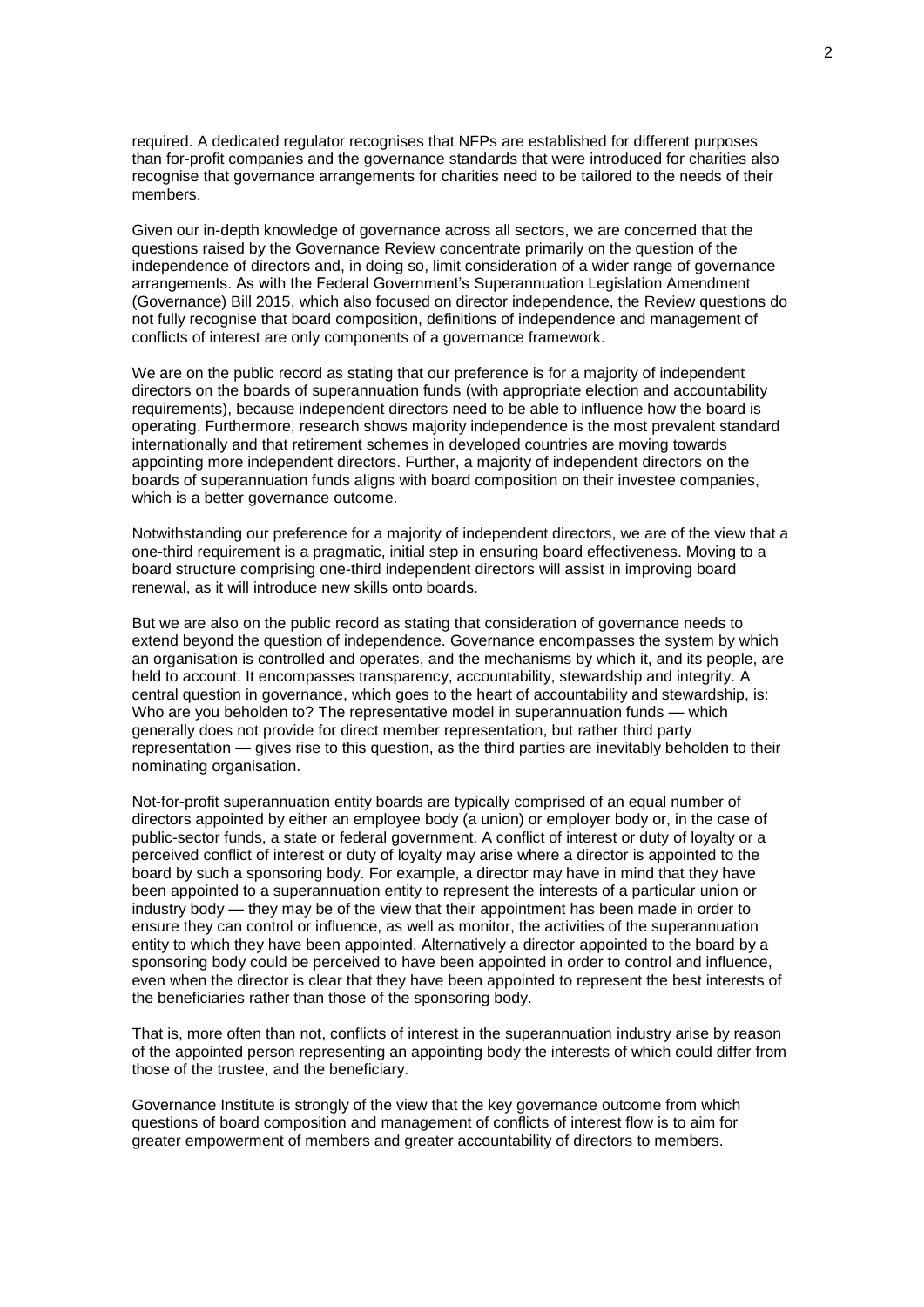As a matter of good governance, therefore, members should be provided directly with the final say in the governance of their superannuation fund. The background to the questions posed by the Review notes that NFP superannuation funds exist solely for the benefit of, and to protect the interests of, their members. If the actual governance framework is to match this desired governance framework, then the principal say in the governance of these funds should be in the hands of the members of the fund, not third parties representing them.

The best governance outcome would be to introduce a mechanism which allows members of the fund — both at the contributory/accumulation and pension recipient phase — to appoint and remove directly the directors of the trustee and hold those directors accountable to members. That is, no-one apart from members should have the decision-making power as to the appointment of directors.

If members are granted the right to elect — or not elect or re-elect directors — an independent director is essentially therefore one who has been elected by members, because members are of the view that the director is acting in their best interests.

An example of a similar governance arrangement outside of superannuation is the manner in which members of a corporation (shareholders) have the right to appoint directors of the board and hold those directors accountable for the performance of the corporation, or members of a NFP organisation (non-shareholders) have the right to elect directors and hold them accountable.

It has been argued by many in the superannuation industry that providing for members to appoint directors would lead to 'gaming' of the voting, and third parties controlling voting outcomes. Yet the Cooper Review noted that some large APRA funds already provide for members electing directors and we note that, currently, an example of members electing directors is the Retirement Benefit Fund of the Tasmanian Public Service (a non-APRAregulated fund), which has two member-elected directors on the trustee board. Representatives of third parties (in this case, a union) were also free to and did stand for election and candidates lobbied members for their votes. The members made the final decision. As in the political process, where lobbying efforts are also made by various parties, the decision ultimately rested in the hands of those whose interests were being represented.

It is incorrect to suggest that providing members with the right to decide who represents their best interests might lead to chaos. All listed companies directors are elected, even companies where, like superannuation funds, most of the members are individuals. For example, listed investment companies, by their very nature, are comprised predominantly of retail shareholders who vote regularly on director elections and re-elections pursuant to the Corporations Act, listing rules and company constitutions. This sector of the market has operated soundly and stably for many decades.

NFP organisations hold director elections, with the members holding the right to appoint their governing body, and with those on the board often being drawn from member ranks. It is also common for independent directors to sit on NFP boards, with members having the right to elect candidates if they are of the view that they will act in the best interests of the organisation.

Managed investment schemes also provide an example of members having genuine influence over the body managing their investment. Members can change the constitution of the scheme and even remove the responsible entity, which is the equivalent of removing a trustee. There is no reason why members of superannuation funds should not have the same rights.

All members should have the right to appoint and remove directors. Currently, in some NFP superannuation funds, only contributing members have the right to elect directors, whereas those in pension mode do not. This results in the inequitable situation where a young member who has just commenced work, with a small amount of, say, \$2,000 might have the right to elect directors, whereas an older member with a much larger sum in their retirement savings, say, \$200,000, has no such right. Again, like managed investment schemes, all members of a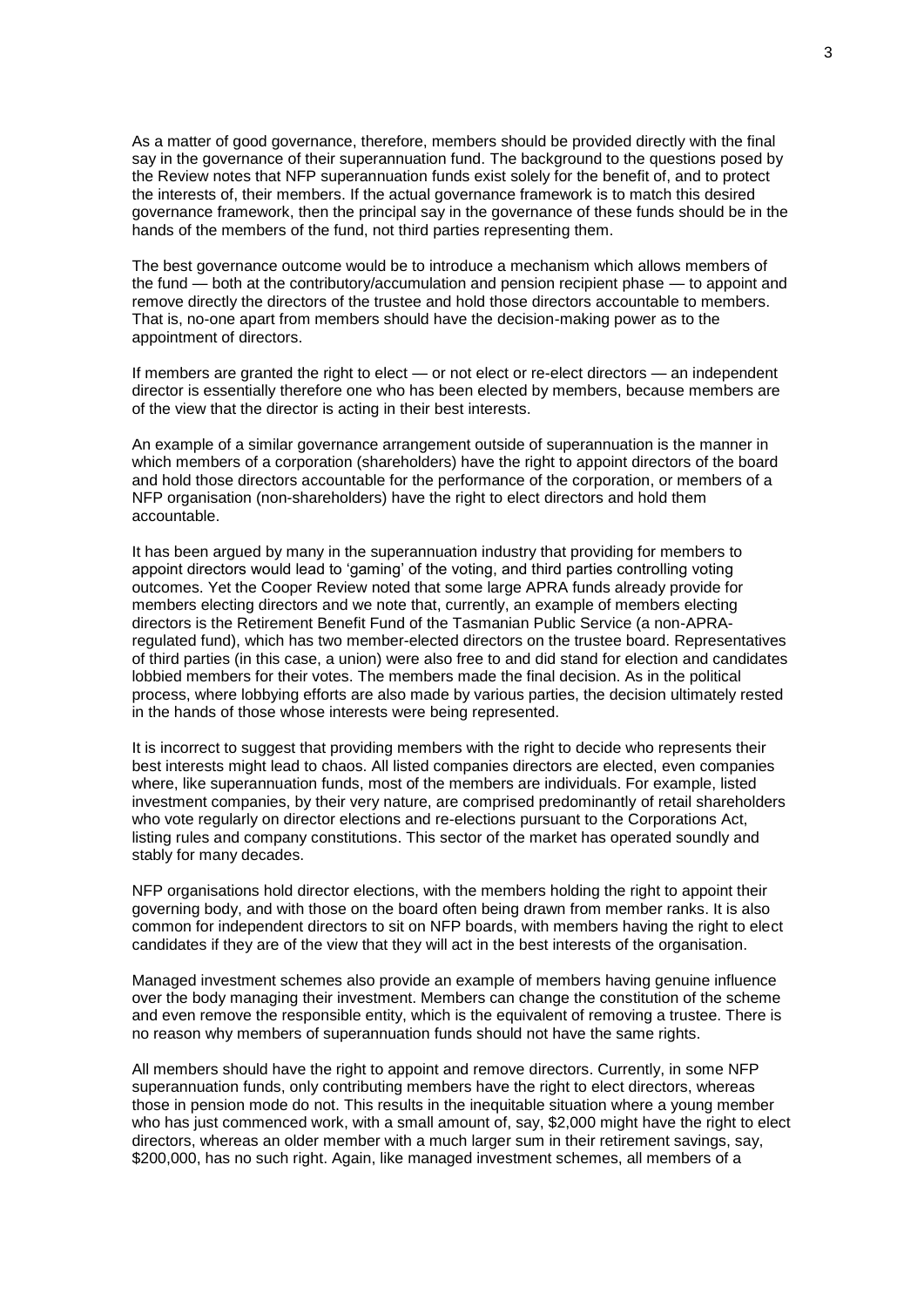superannuation scheme, regardless of which class of member they are, should have voting rights proportional to the value of the member's interest in the scheme.

The *Super System Review: Final Report<sup>1</sup>* states that: 'While it is possible under the SIS Act for a trustee to be a natural person, the vast majority of trustees of APRA-regulated funds are companies and it is the board of trustee‐directors who are responsible for the trustee's decisions and actions'. Members should have the right to decide who should take those decisions and actions that will bear upon the interests of members.

We provide more detailed comment on the questions posed in the Review paper on the following pages and would welcome the opportunity to discuss these issues at your convenience.

Yours sincerely

 $\diagup$ re  $\sim$ 

Steven Burrell Chief Executive

<u>.</u>

<sup>1</sup> On 29 May 2009, the Federal Government commissioned the Super System Review (the Review), chaired by Jeremy Cooper, to make recommendations to ensure the superannuation system has a sharper focus on operating in members' best interests. The Review's final report was handed to the government on 30 June 2010.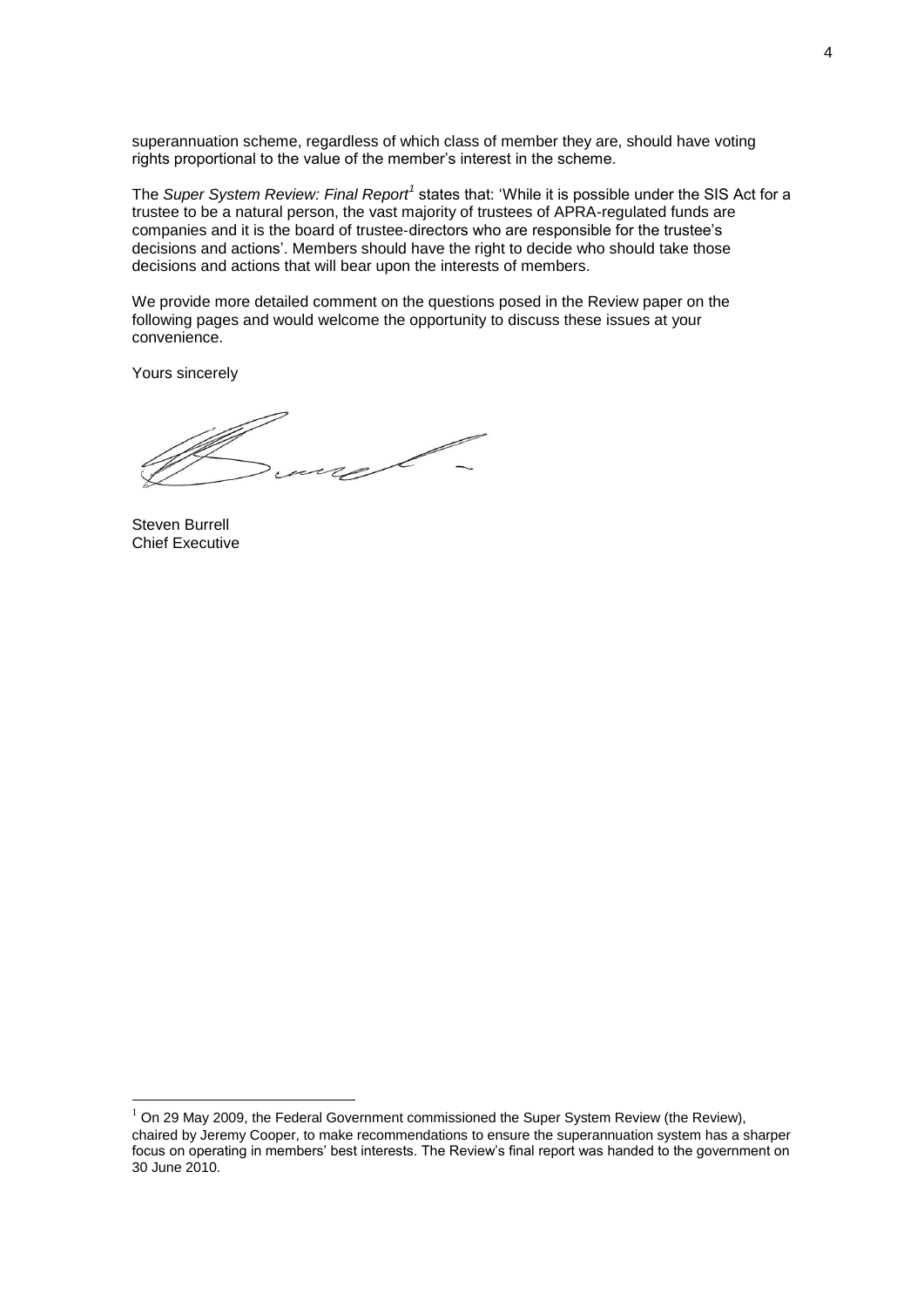## Detailed comments

## 1.1. Can international experiences/studies provide any insights relevant to assessing current Australian practices?

The Australian Institute of Superannuation Trustees (AIST) paper, *Superannuation Governance: International trends and how Australia stacks up<sup>2</sup>* makes reference to a 2008 *OECD Working Paper on Pension Fund Governan*ce, which notes that of the 22 countries reviewed by the OECD, 13 have equal representation and a further six require some form of member representation on the board.<sup>3</sup>

However, it should be noted that the *OECD Guidelines for Pension Fund Governance*, released in June 2009 (after the working paper) explicitly state that accountability can be heightened by member participation on the governing body of the pension fund *and* through the appointment of independent directors.

The OECD Guidelines state:

Accountability to plan members and beneficiaries can be also enhanced by requiring representation of plan members and beneficiaries on the governing body. When the pension plan is established as part of a collective agreement, the nomination process normally involves the contracting trade unions. In some countries, paritarian representation of employers and employees in the governing body is required by law, ensuring that their respective points of view are represented. In other countries, labour laws governing union-management relations may prescribe when employee representation on pension funds is necessary. The appointment of independent professionals to the governing body is also an effective way to promote good governance.

The AIST paper also states that:

1

When examining whether independents 'add value', it is useful to examine why the concept of independent directors was developed. 'Independents' were included on corporate boards as there is a variety of competing interests — shareholders, controlling shareholder interests, various factions of shareholders to balance, and management interests. This is not the case with not-for-profit superannuation funds, which exist solely for the members and other beneficiaries, and which do not have shareholders. The international jury is out on whether 'independent' directors add value.

This is not an accurate statement of why independence was introduced. As stated in the influential Higgs Report (that led to the revision to the UK corporate governance code and also influenced the first edition of the ASX Corporate Governance Council's Principles and Recommendations):

As the non-executive director does not report to the chief executive and is not involved in the day-to-day running of the business, they can bring fresh perspective and contribute more objectively in supporting, as well as constructively challenging and monitoring, the management team. … Although they need to establish close relationships with the executives and be well-informed, all non-executive directors need to be independent of mind and willing and able to challenge, question and speak up. … At least a proportion of non-executive directors also need to be independent in

<sup>2</sup> AIST, *Superannuation Governance: International trends and how Australia stacks up* September 2014 3 Stewart, F and Yermo, Y, *Working Paper on Pension Fund Governance, Challenges and Potential Solutions*, Organisation for Economic Co-operation and Development, 2008, available at <http://www.oecd.org/finance/private-pensions/41013956.pdf>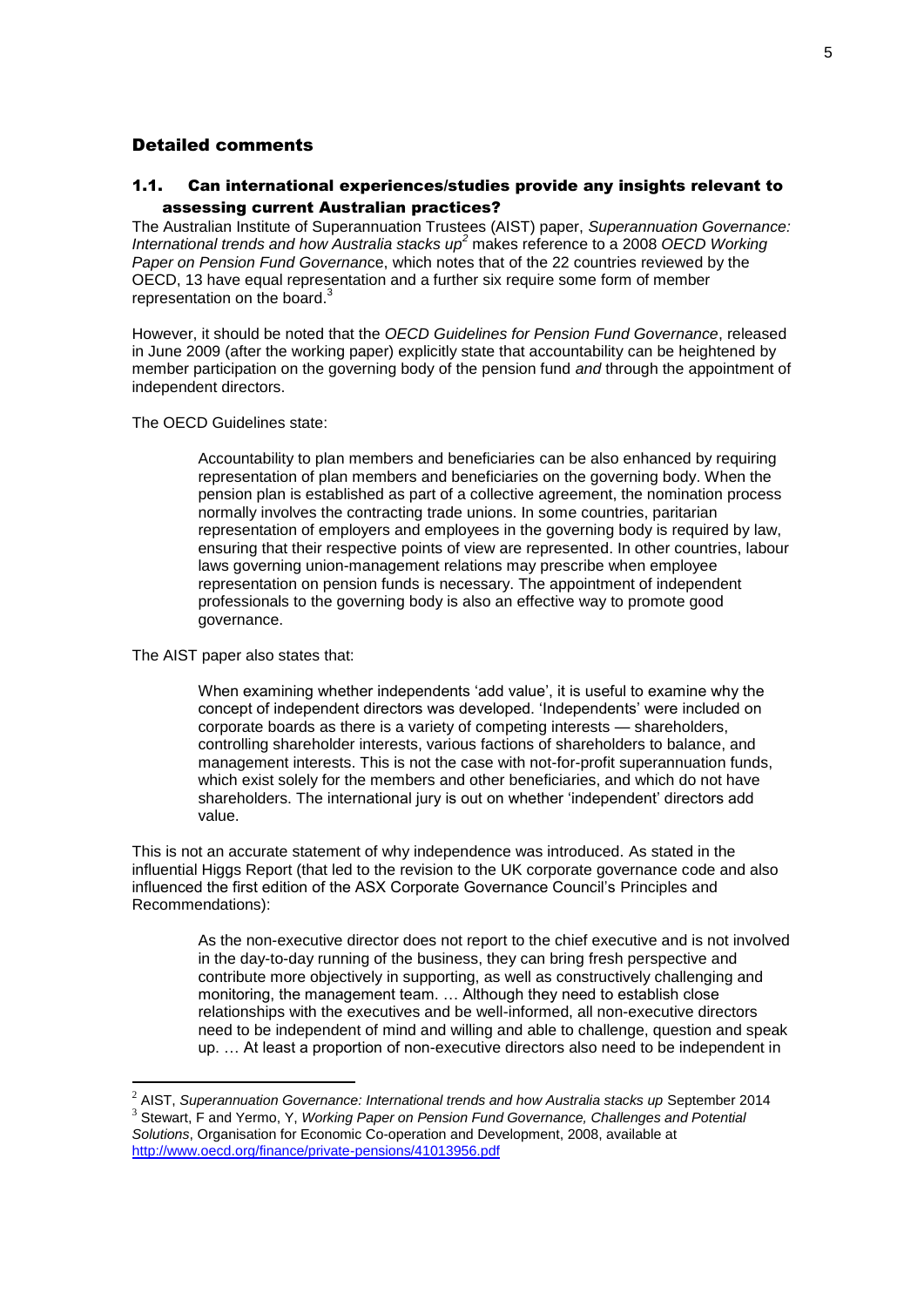a stricter sense. There is natural potential for conflict between the interests of executive management and shareholders in the case of director remuneration, or audit (where decisions on the financial results can have a direct impact on remuneration), or indeed in a range of other instances. Although there is a legal duty on all directors to act in the best interests of the company, it has long been recognised that in itself this is insufficient to give full assurance that these potential conflicts will not impair objective board decision-making.

Independence was introduced to provide a check and balance on conflicts of interest, not competing interests. Conflicts of interest and competing interests are not the same — all organisations have competing interests (often referred to as stakeholder interests) and managing these is central to any business. Managing conflicts of interest (which can be conflicts of loyalty as well as material personal interests) is a different matter and goes to the heart of good governance outcomes.

The HIH Royal Commission, the trigger that led to the adoption of the corporate governance Principles and Recommendations in Australia, identified a number of governance failures that contributed to the collapse of HIH. One of those was a failure by the company to have a board comprised of a majority of directors who were truly independent. The collapse of HIH saw a loss to the community and the economy that vastly exceeded the loss of value to the HIH shareholders.

In relation to the 'jury being out on whether independent directors add value', many of the articles that are referenced in such claims seek to draw a causal relationship between independence and financial performance. The ASX Corporate Governance Council and other sponsors of governance codes globally have not claimed that independent directors will foster enhanced financial performance. Rather, they have consistently addressed the manner in which independence can mitigate conflicts of interest. This is captured well by the research undertaken by The McKell Institute<sup>4</sup>, which states that 'Board independence is not aimed at improved performance in terms of higher returns to shareholders, but rather the prevention of systemic underperformance due to managers optimising their own utility rather than their shareholders'.

The ASX Corporate Governance Council has always been very clear that the recommendation on board independence sits within other recommendations that focus on the knowledge, skills and diversity of directors, as well as their independence. Independence should never be viewed in isolation. Its value lies in focusing the collective mind of the board on independence of thought and decision-making.

### 1.2. Should not-for-profit funds be viewed any differently from other categories of funds in terms of governance requirements/practices?

When compulsory superannuation was introduced in 1993, employees usually had little or no choice in the superannuation fund of which they were a member. Nor did they usually have any say in the governance of the fund. The SIS Act required that the boards of employer-sponsored funds consist of equal numbers of employer and member representatives. However, the employer representatives were typically, in the words of the Act, 'nominated by a trade union, or other organisation, representing the interests of those members'.

Similarly, when compulsory superannuation was first introduced, most funds involved defined benefit schemes in which the member received a pre-determined pension on retirement (usually calculated by reference to their final salary) and to the extent the assets of the fund were insufficient to fund the pension, the employer was required to make good any shortfall. In the circumstances, employers had a legitimate interest in the performance and good governance of the fund and could oversee this through appointing directors to the trustee.

1

<sup>4</sup> The McKell Institute, *The success of representative governance on superannuation boards*, The McKell Institute, Macquarie University, Centre for Workforce Futures, 2014, p 23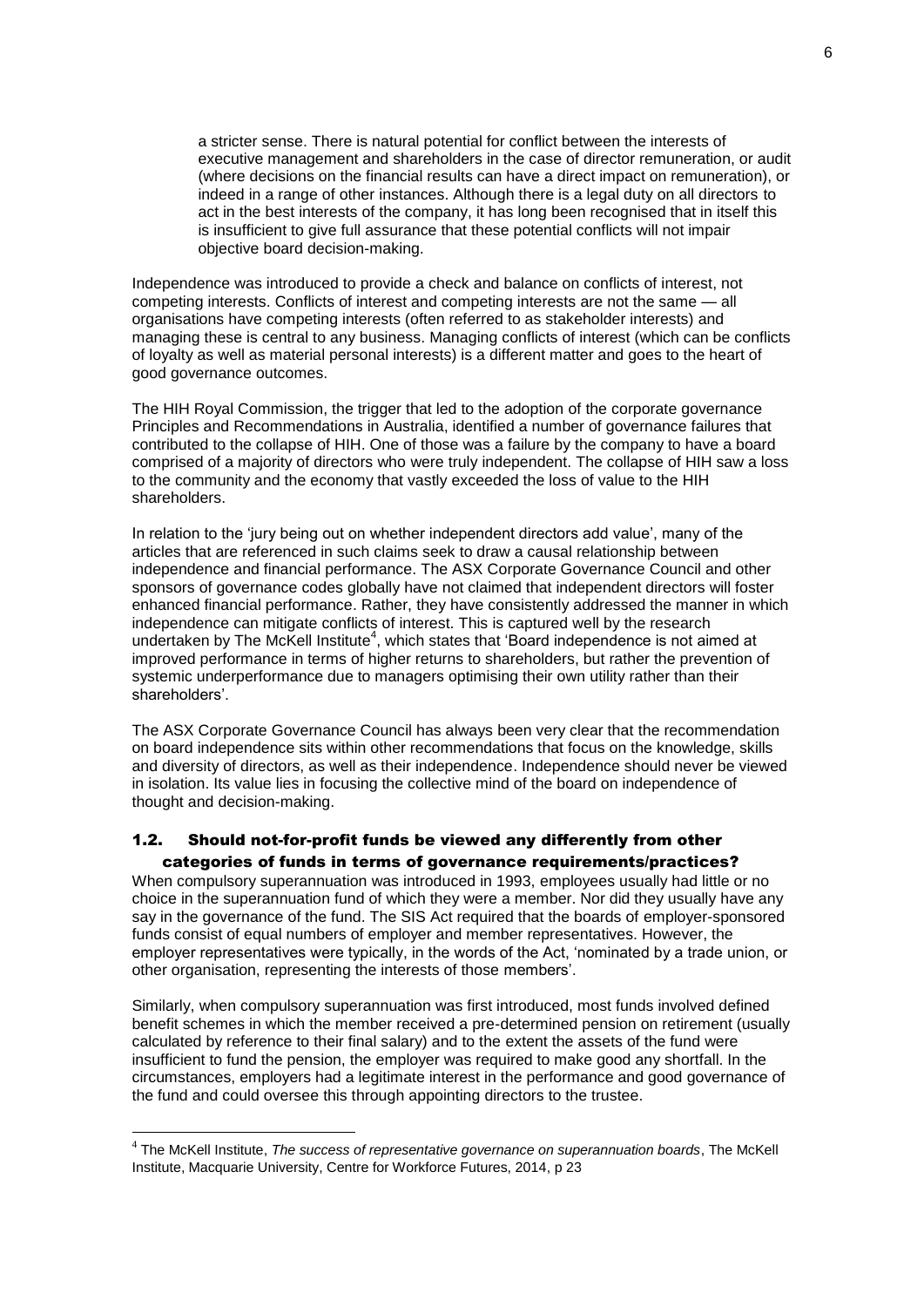Today, most employees are members of accumulation schemes in which the employee, not the employer, bears the risk of under-performance or poor governance in the fund. It was possibly not true in the 1990s and is even less true today that most members of employer-sponsored superannuation funds are members of trade unions. Employee representation through third parties such as trade unions is no longer automatically applicable due to the introduction of choice in superannuation and declining union membership — members of a fund are no longer all represented by the union. And unless an employer has a defined benefits scheme, where it retains responsibility for performance, there is no longer a reason to ensure employer representation on the board of trustees either directly or through third parties such as employer associations.

The governance of employer-sponsored superannuation funds (as opposed to retail or for-profit funds) should be directly in the hands of those with the greatest stake in the performance of the fund — the members.

In the case of retail or for-profit funds, the members are essentially acquiring a service for a fee and, if they are dissatisfied with that service or the performance or governance of the fund, they can transfer their funds to another service provider. Members do not expect a significant say in the governance of retail funds any more than they expect a significant say in the governance of, say, a bank. Rather they rely on strict prudential regulation by APRA to ensure that their interests are properly protected.

There are also self-managed superannuation funds (SMSFs), where the members are the trustees.

## 2. In considering the general case for requiring super funds to have a number of independents on their boards various issues arise, including:

2.1. How 'independence' is best defined

2.2. The appropriate number of independents for particular funds and how this number should be determined and the timeframe over which it might be implemented

2.3. Current practices among different groups of super funds in Australia and the perceived (and actual) strengths and weaknesses of those practices

2.4. Any findings of overseas studies which might have examined the impact of similar requirements in respect of board composition, and

2.5. Possible implications of 2.3 and 2.4 for the governance of boards of not-for-profit funds in Australia.

### 2.1 Definition of independence

Governance Institute continues to advocate for a non-prescriptive approach to independence. We note that the review seeks to 'define' independence. This approach was taken by the Federal Government in the Superannuation Legislation Amendment (Governance) Bill 2015, and the challenges inherent in 'defining' independence were apparent in three different drafts of that bill.

Governance Institute is a strong supporter of independence as one of a number of indicators of director capability but we note that it is not the only indicator of director suitability or capacity. Importantly, board composition policy should require companies to have a mix of directors on the board with different skills and robust board evaluation and renewal plans should be in place.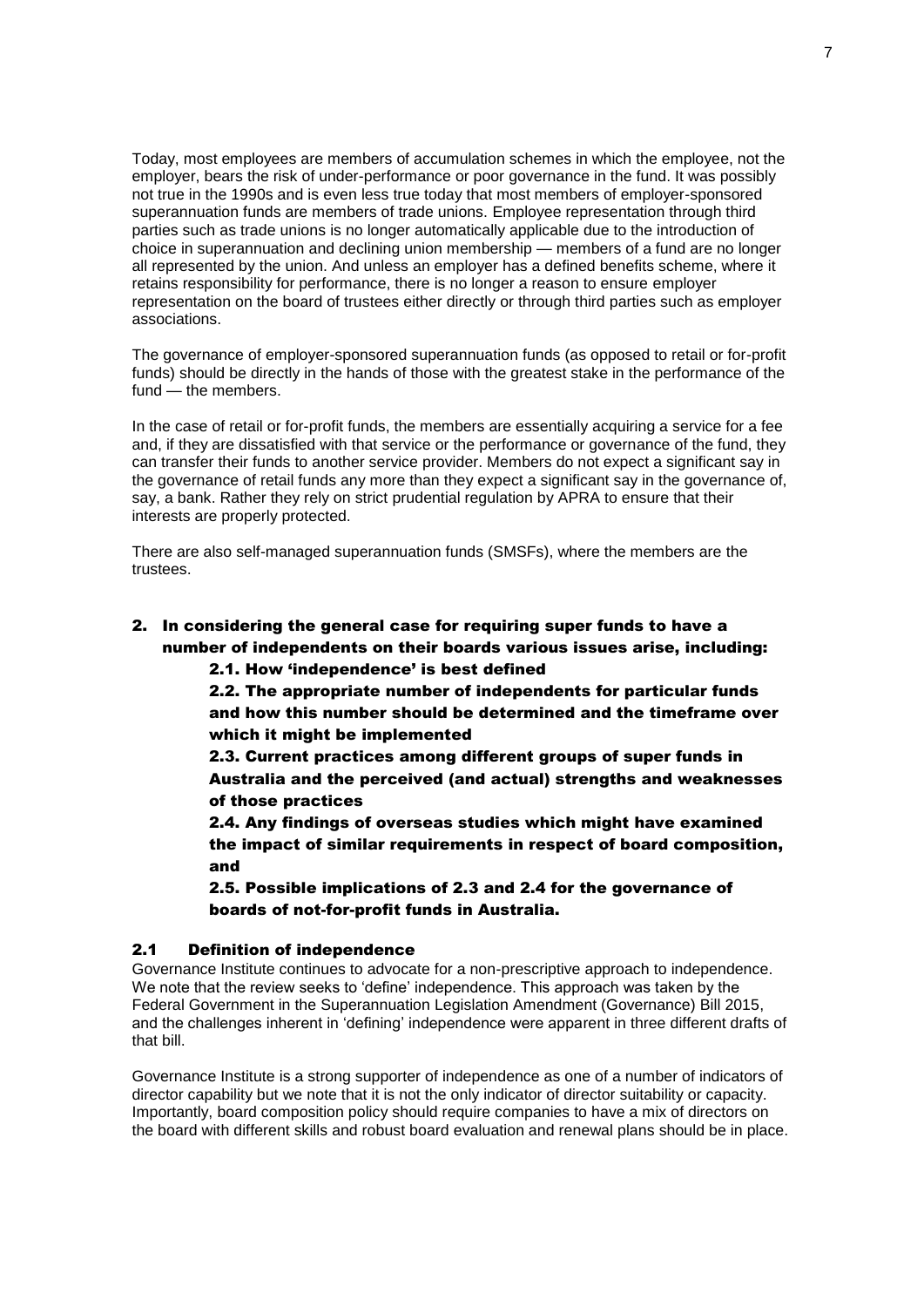As a founding member of the ASX Corporate Governance Council, we have been closely involved in the development of the indicators of independence set out in Box 2.3 in the Principles and Recommendations. Box 2.1 sets out *criteria* against which independence can be assessed — not a definition — but it cannot be assumed that independence of judgment is lost if only some of those criteria are met. The criteria are examples of interests, positions, associations and relationships that may raise doubts about independence and require consideration, but they do not prescribe a loss of independence.

We note that our recommendation that the governance code include criteria for assessing independence allows for the board to decide that an individual with conflicts of the kind set out in the criteria may still be judged as independent of mind. This approach to governance is reflected in the comment in The McKell Institute report that notes:<sup>5</sup>

Although independent outcomes may be easier for individuals who do not hold material conflicts of interest, it must be emphasised that this does not mean that individuals who do have such conflicts cannot exercise objective, independent judgement.

Also importantly, under the 'if not, why not' approach taken by the Principles and Recommendations, if an entity considers a Recommendation is inappropriate to its particular circumstances, it has the flexibility not to adopt it —- a flexibility tempered by the requirement to explain why to its shareholders.

Each ASX listed company is required under Listing Rule 4.10.3 to include in its annual report either a corporate governance statement that meets the requirements of that rule, or the URL of the page on its website where such a statement is located. The corporate governance statement must disclose the extent to which the company has followed the recommendations set by the ASX Corporate Governance Council during the reporting period.

Importantly, shareholders have the right to not elect or re-elect directors if they are unhappy with the explanation of independence provided in the corporate governance statement (or other governance disclosures). Members of NFP superannuation funds should have the same capacity to exercise their judgment of the board's decision making.

**Governance Institute recommends** that any code of governance practice take a similar approach and set out criteria for assessing independence, rather than a definition of independence. That is, boards would need to examine interests, positions, associations and relationships that may raise doubts about independence and, should any of those indicators be met, explain to members why the board considers that the director retains independence. The trust of members is sought in such disclosures — it is expected that the board will have given rigorous consideration to whether each director is independent or not. Clearly, the potential for abuse of this trust exists if members do not have the right to elect or re-elect directors.

**Governance Institute also recommends** that the criteria for assessing independence found in the ASX Corporate Governance Council's Principles and Recommendations be adopted and applied, but that it would also need to be modified to include consideration of where a person is, or has been in the last three years:

- an employee or executive of an employer of members of the fund, or
- an employee or official of a trade union, or other organisation, representing the interests of members of the fund
- an employee of an employer association or body, representing the interests of the employer
- an employee or executive of entities related to the trustee
- an employee or executive of service providers and

1

<sup>5</sup> The McKell Institute, *The success of representative governance on superannuation boards*, The McKell Institute, Macquarie University, Centre for Workforce Futures, 2014, p 24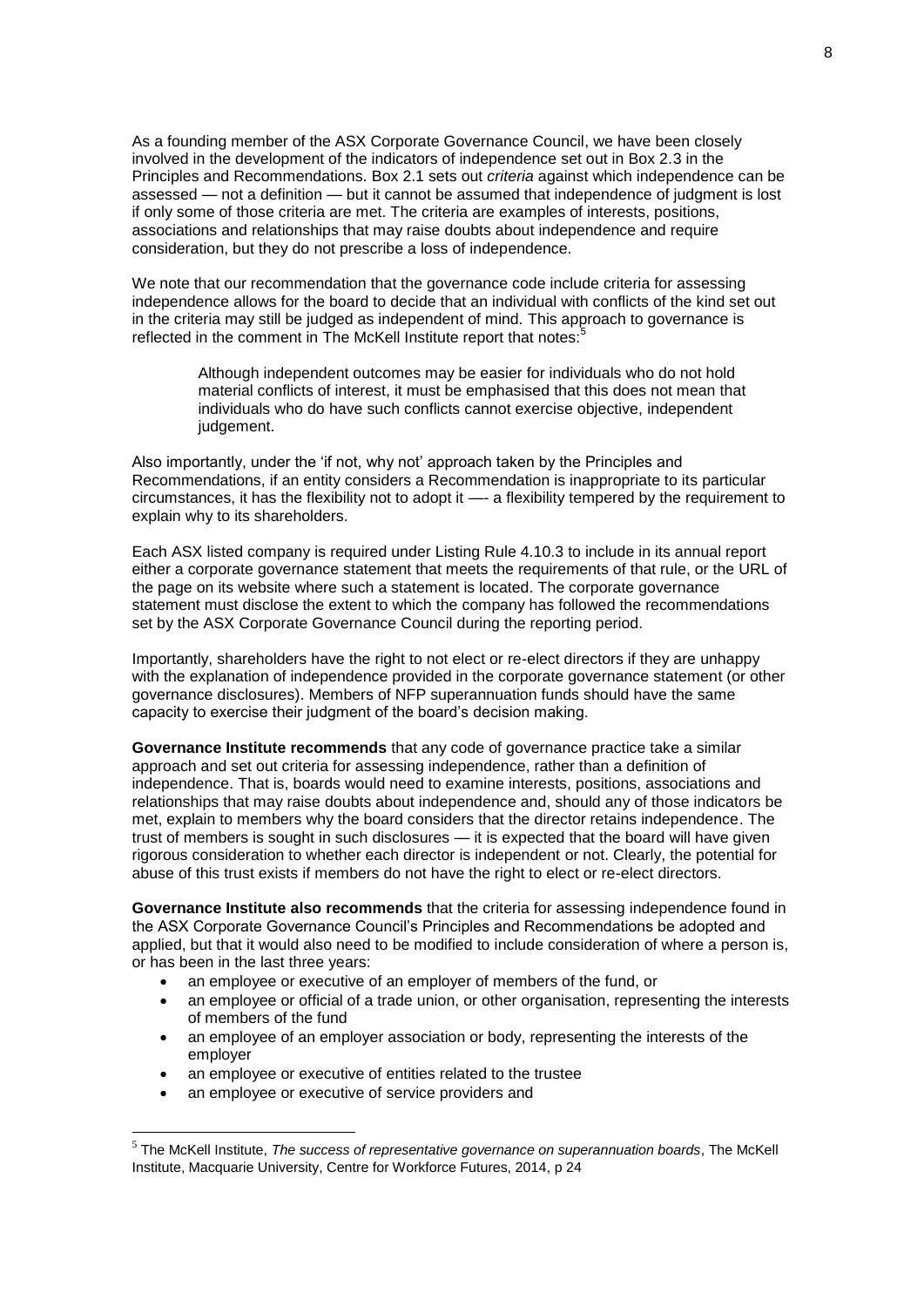current or former executives of the fund or of a related entity.

The appointment of employer representatives in the case of defined benefit funds would be permitted, but this would need to be reviewed regularly. For example, there are hybrid funds with defined benefit divisions which are a small proportion of the overall fund that will become a still smaller proportion of the fund, as members leave the fund or retire. Permitting employer representatives to be appointed in such cases would not therefore achieve good governance outcomes.

We do not support the *Superannuation Industry Supervision Act 1993* (Cth) (SIS Act) definition of independence, as various issues arise that render this an unsuitable approach. That is, while directors may appear to be independent according to this definition, upon examination, it can be seen that they are likely not to be independent. The issues arising include:

- a director cannot be a member of the fund of which they are a director, but they will be a member of another fund, and may find they have a conflict of duty. By comparison, we note that directors of public listed companies are encouraged to hold shares in the company, as this is seen to align their interests with those of shareholders — directors holding shares in the company on whose board they sit is not seen to affect independence and if the trustee directors are to make decisions in the best interests of the members, being a member of the fund of which they are a director should be encouraged
- directors of a superannuation fund may hold multiple and competing positions on the boards of other funds, and will likely find they have a conflict of duty of loyalty
- the composition of various board committees may not necessarily reflect independence — the board committees could be comprised of the directors of the trustee or they could be comprised of only one director and internal appointees, that is, executive management. Such a committee would not be independent.

### **Members' rights to determine independence**

The background to the Review states that:

1

Two distinguishing features of not-for-profit funds stand out. One is their focus on the overriding primacy of members' interests. This is reflected in their governance and operational arrangements, and underpinned by board structures based generally on equal representation from employer and employee organisations. Secondly, they can point to sustained outperformance in the returns they deliver to their members compared with other groups of funds.

This outperformance lends weight to the contention that the mutuality of not-for-profit funds (with all profits to members) and their representative board structures add up to a successful business model and a culture that inspires members' trust in their funds.

While Governance Institute agrees strongly with the overriding primacy of members' interests as a feature of NFP funds, we note again that members in general have no rights to appoint directors to act in their interests. Yet this should be the overriding concern of any governance arrangements for NFP funds.

The representation of members through third parties introduces conflicts of interest, as the directors may have competing loyalties between the members of the superannuation entity to which they owe a primary duty and the organisations which they represent. Such situations present a risk, real or perceived, that directors may make decisions based on these external influences, rather than the best interests of members.

While we recognise that superannuation fund trustees are required to ensure their fund is maintained solely for the provision of benefits to members<sup>6</sup> and must also exercise their powers

<sup>6</sup> s 62 Sole Purpose Test: *Superannuation Industry (Supervision) Act 1993* (SIS Act)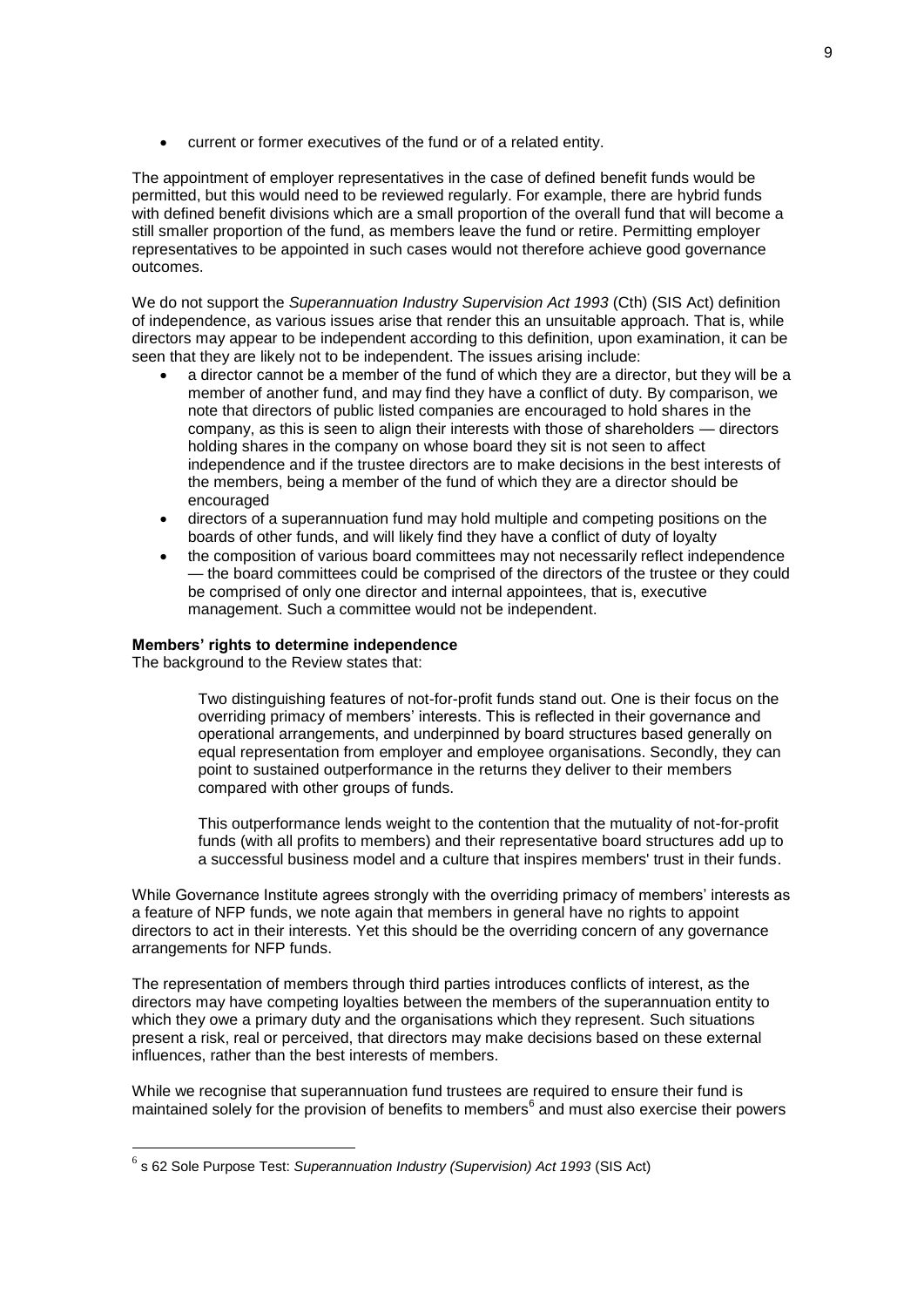in the best interests of members, it is extraordinary to contemplate that, in 2016, there is a significant body of membership organisations — NFP superannuation funds — where the members have no rights as to who sits on the governing body to represent their interests.

The argument is often made that, in addition to the ordinary duties and responsibilities of trustees and directors, trustee directors of superannuation funds have an overarching duty to the members of the fund and that this additional level of responsibility means that a trustee director's decisions cannot be driven by the trustee entity, their nominating body or another's wishes. The argument is that a representative board model works best, given that a trustee director is required to discharge their overriding duty to the members of the fund even if that duty comes into conflict with their obligations to their nominating body or someone else.

Notwithstanding this, we should not complacently reference trustee duties as a means of avoiding governance arrangements that give members the right to decide who represents their best interests.

#### 2.2 Number of independent directors

The *Super System Review: Final Report* states that:

The governance standards that apply to major listed entities are a reasonable starting point for the requirements that should apply to trustees and their trustee-directors, given the profound impact the latter have on the retirement incomes of members. This is particularly so in light of the growing influence that super funds have in advocating corporate governance practices for entities forming part of their investment portfolios that are not necessarily matched in their own practices. Turning the governance spotlight on trustees' own operations is, in the Panel's view, critical to the long-term sustainability of the superannuation system.

The ASX Corporate Governance Council's Principles and Recommendations recommend a majority of independent directors on the board, and an independent chair. Similarly, APRA applies to banking and insurance institutions — as a definition which must be followed rather than a recommendation — not only the criteria of independence found in the Principles and Recommendations but also the requirement for a majority of independent directors and an independent chair.

We refer to the extract quoted earlier from the Higgs Report as to how independence addresses conflicts of interest. While the extract speaks to the conflicts of interest that may attend executive director appointments, which is not the matter of concern in superannuation governance, the final sentence speaks to the governance issue that legal duty itself is considered insufficient to protect against conflicts of interest. In the case of superannuation trustee boards, those conflicts arise from third party representation and present a risk, either real or perceived, that directors may make decisions based on the interests of their nominating organisation rather than in the best interests of members.

When considering governance arrangements, it is always useful to step back and recall the four main components of sound governance: accountability; transparency, stewardship and integrity. Less than a majority of independent directors on a board may be seen to be tokenism. Any fewer than a majority may not have the capacity to significantly influence decisions taken by representative directors, given that the central premises of independence are that all directors should take decisions objectively in the interests of the members, and that conflicts of interest do not provide assurance that such objective decision-making is undertaken.

**Governance Institute recommends** that, ultimately, a majority of independent directors is the appropriate proportion of independent directors for superannuation boards. However, given the considerable commentary on appointing one-third of independent directors to the boards of superannuation funds that has taken place over the past two years, **we recommend** that it would be an appropriate first step to commence with the appointment of one-third of independent directors, preferably directly elected by members.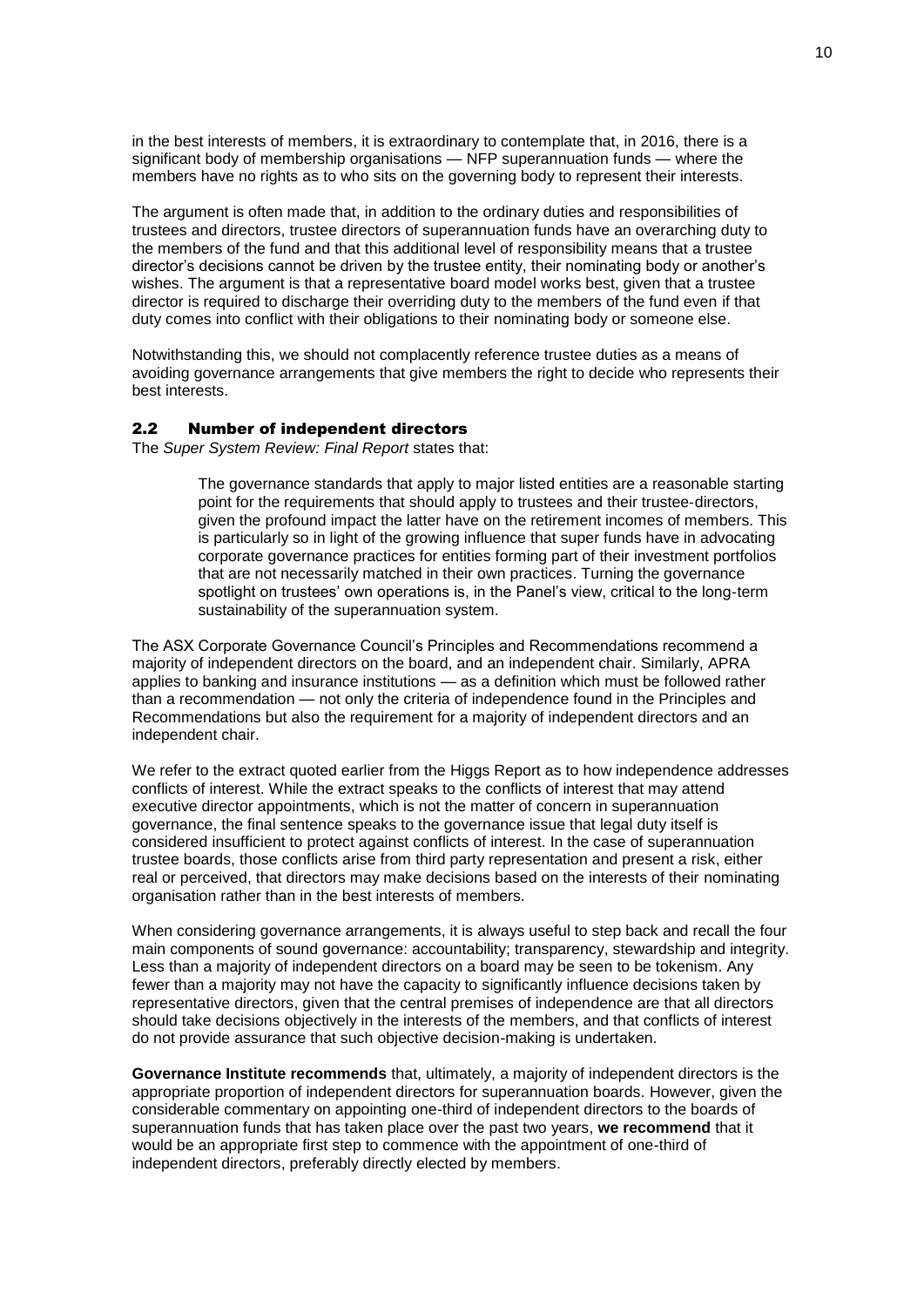We note that the current two-thirds majority voting rule may need to be reviewed if a majority of directors are independent.

### **Timeframe for implementation**

Listed entities have been required to make governance disclosures for more than ten years, since the introduction of the ASX Corporate Governance Council's Principles and Recommendations in 2003.

When the Federal Government first consulted on superannuation governance arrangements two years ago, Governance Institute acknowledged that it would likely be an extremely complicated process for most superannuation funds to introduce independent directors and other governance changes. Many would not have considered how to effect such changes to their governance frameworks and it would be unfair to ask superannuation entities to manage such a transition in just one year. We continue to believe that a two-year transition period is reasonable.

We note that, if an 'if not, why not' disclosure framework is also introduced, trustee boards have the flexibility to explain why they have been unable to bring on board independent directors within a two-year period, should this eventuate. It may be that some smaller funds face challenges in securing independent directors within this timeframe. The flexibility of an 'if not, why not' disclosure mechanism encompasses such challenges, subject to the board providing an explanation to members.

### 2.3 Current practices

We note that a number of NFP superannuation funds have already introduced independent directors to their boards. These entities have been proactive in seeking to foster greater confidence that the board is able to be impartial when making decisions and have frequently also taken the opportunity to assess board skill sets and put board renewal processes in place.

### 2.4 Overseas studies of board composition

The report from The McKell Institute references academic literature that finds that focusing on independence 'is likely to give investors unwarranted confidence and a false sense of security, increasing the shock when companies continue to fall into disrepute or insolvency'.

However, it does not reference the increased confidence in the market in the transparency and accountability of listed companies that has been evident since the introduction of the ASX Corporate Governance Council's Principles and Recommendations. Referencing theory is important, but so is referencing the very real experiences of Australian investors, including NFP superannuation funds, which invest in Australian listed entities. There has been significant commentary from NFP superannuation funds and their intermediaries of enhanced confidence in the governance of their investee companies over the past decade. Investors will point to independence as one factor in that enhanced confidence.

We also note that a number of reports and submissions reference Professor Peter Swan's research on independence, quoting his findings that the consequences of introducing independence in the ASX Corporate Governance Council's Principles and Recommendations as having resulted in a loss of billions of dollars between 2003 and 2011. Professor Swan's views have not found favour with investor groups, including those represented on the ASX Corporate Governance Council, with concern expressed about his methodology, including:

- the recommendation on board independence is just that a recommendation and not a requirement (he continually refers to it as a requirement)
- many listed entities, particularly those at the smaller end of the market, do not follow the recommendation and simply give an 'if not, why not' explanation, which they are perfectly entitled to do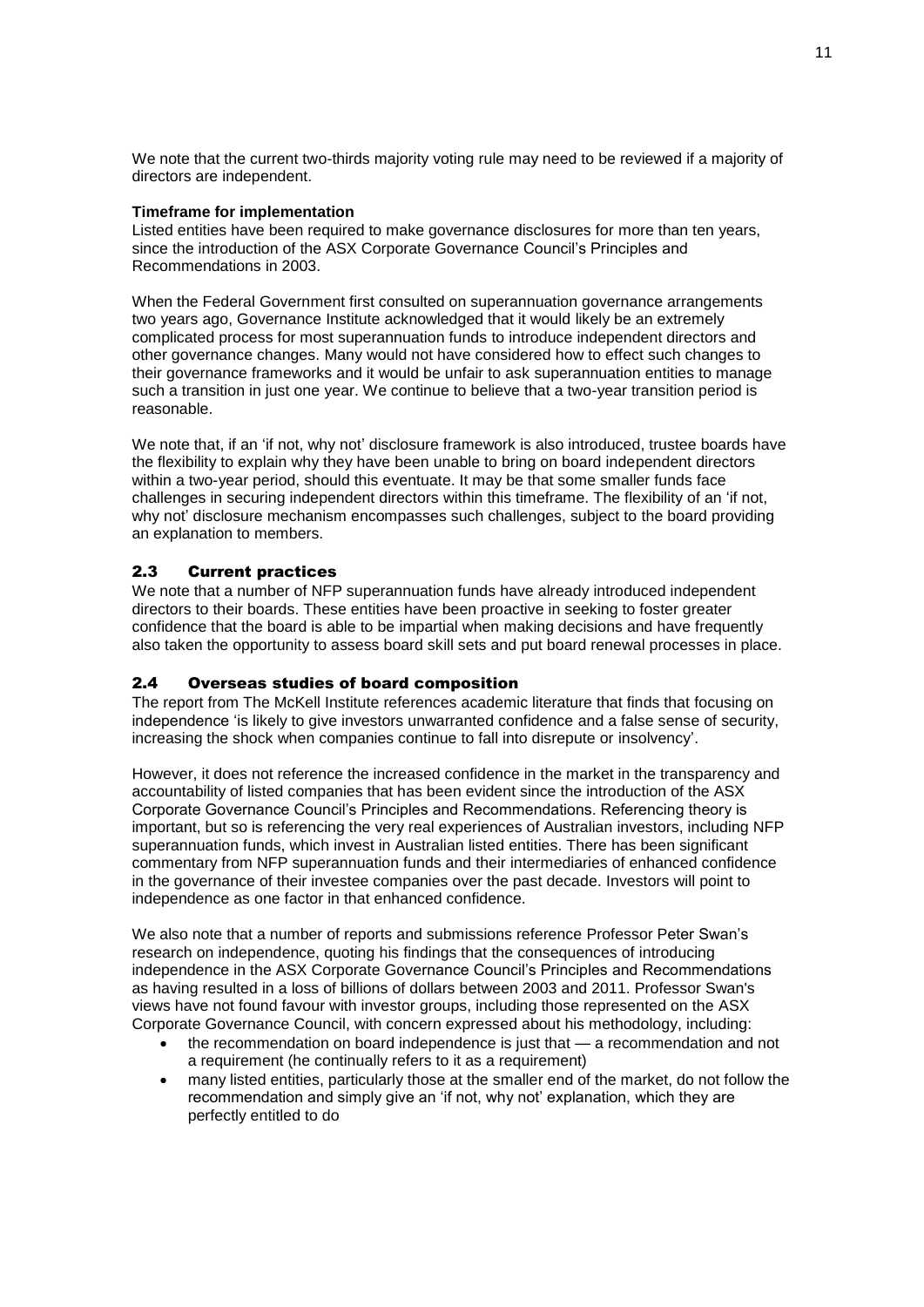- the recommendation on board independence sits within other recommendations that focus on the knowledge, skills and diversity of directors, as well as their independence, and
- the commentary to the recommendation on board independence specifically states that directors having shareholdings may help to align their interests with other shareholders and accordingly is not discouraged (which he consistently maintains it is)
- he provides no discussion of the risks attached to directors with vested interests
- he refers consistently to research on US boards, but US boards operate very differently (the CEO frequently appoints board members and there are many vested interests).

While we do not reference overseas studies here, our comments reflect our stated concern that the terms of reference focus too much on independence, which is only one component of a governance framework.

### 2.5 Implications for NFP funds

The success of the ASX Corporate Governance Council's Principles and Recommendations in lifting and maintaining Australia's standing as a country with a high-performing corporate governance environment lies in their acceptance that there is no 'one-size-fits-all' governance framework. Different entities may legitimately adopt different governance practices, based on a range of factors, including their size, complexity, history and corporate culture. For that reason, the Principles and Recommendations are not mandatory and do not seek to prescribe the corporate governance practices that a listed entity must adopt. The choice of such practices is fundamentally a matter for the entity's board of directors, the body charged with the legal responsibility for managing its business with due care and diligence and acting in good faith and for a proper purpose.

It is a listed entity's board of directors who are responsible for ensuring that it has appropriate corporate governance practices in place and who must be prepared to explain and justify those practices to shareholders and the broader investment community — the 'if not, why not' approach. It is for the market to decide whether those governance arrangements are sound.

Importantly, the capacity of the board of a listed company to make the decisions as to the appropriate governance framework is dependent on this disclosure model. Disclosure provides transparency and accountability as to the stewardship of the entity and shareholders have the right to vote to elect or re-elect (or not elect) director candidates.

While the importance of not imposing a 'one-size-fits-all' model on superannuation funds also needs to be held in mind, without a disclosure obligation, self-regulation for the superannuation industry is unlikely to provide the transparency and accountability to members that a good governance framework requires. We are of the view that an 'if not, why not' disclosure obligation should be introduced for superannuation entities in relation to the independence of directors and all other governance matters as set out in a code. The use of a compulsory independence rule would not provide members with a true indication of the board's attitude to governance in action, whereas the 'why not' explanation allows members to assess whether the reasons given represent thoughtful and appropriate responses or whether they indicate a low priority given to governance.

Aligned with this should be the provision of the right to members of NFP superannuation funds to appoint directors, so that they can express their views as to the governance of the fund through this mechanism.

Our view is that more and more members of superannuation funds will take a keen interest in the governance of their funds and will wish to assess disclosures from their funds on governance matters. This in turn will inform their voting decisions on director appointments.

While Governance Institute members recognise that there is considerable apathy on the part of members in relation to engagement with their funds at present, we are of the view that the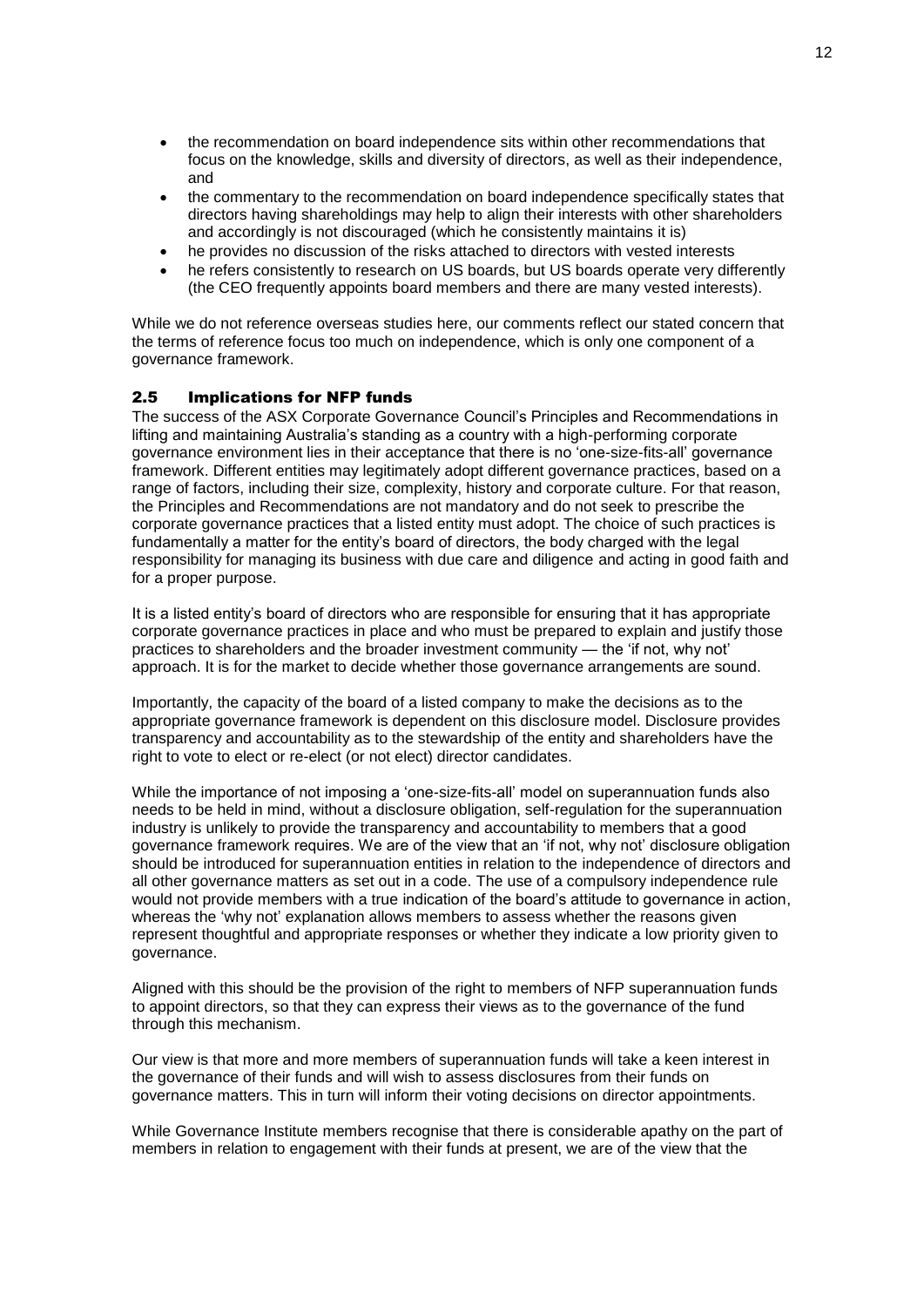current apathy will not be permanent. Many members will not only become more interested in their retirement incomes, given the ongoing public policy discussions concerning the limitations of funding retirement through the pension and initiatives (including from primary school) to improve the financial literacy of Australians, but will also be empowered through the capacity to influence board composition to seek further engagement. Making disclosures to APRA alone will not empower members.

The APRA prudential standards could require superannuation funds to make disclosures on governance matters to their members on an 'if not, why not' basis. APRA, as the regulator, would have the power to compel any superannuation entity that did not provide such explanations to make such disclosures. However, it would not be APRA alone that judged the quality of the disclosures, as is currently the case, but also the members.

3. Similar issues arise in relation to any mandatory requirement for not-forprofit funds to have an independent chair, including:

3.1. Current practices among different groups of super funds in Australia and the perceived (and actual) strengths and weaknesses of those practices

3.2. Any findings of overseas studies which might have examined the impact of a similar requirement in respect of an independent chair, and

3.3. In what circumstances would it be appropriate to appoint an independent chair, and what procedures and implementation timeframe would be appropriate, and

3.4. Possible implications of 3.3 for the governance of boards of notfor-profit funds in Australia.

### 3.1 Current practices

See our earlier comments on 2.3.

### 3.2 Overseas studies

See our earlier comments on 2.4.

### 3.3 Independent chair and timeframes

The ASX Corporate Governance Council's Principles and Recommendations recommend that the chair of the board be independent. Separation of the role of chief executive and chair is seen as a central plank in a good governance framework, as it is avoids concentration of authority and power in one individual and differentiates leadership of the board from running of the business. To quote again from the Higgs Review, the following was the rationale for calling for the chair of a public listed company to meet the independence test:

The chairman needs to foster relationships of trust with both the executive and nonexecutive directors on the board, whilst at the same time maintaining support for, and partnership with, the chief executive. A degree of detachment from the executive can also be valuable in ensuring objective debate on strategy and other matters.

When viewed through the lens of conflicts of interest, the rationale for having an independent chair is strong. Should the chair be drawn from the representative directors, there is the risk, real or perceived, that they may make decisions based on these external influences, rather than the best interests of members. As Higgs has so eloquently captured, the legal fiduciary duty on all directors to act in the best interests of the members has long been recognised as being insufficient in itself to give full assurance that potential conflicts will not impair objective board decision-making.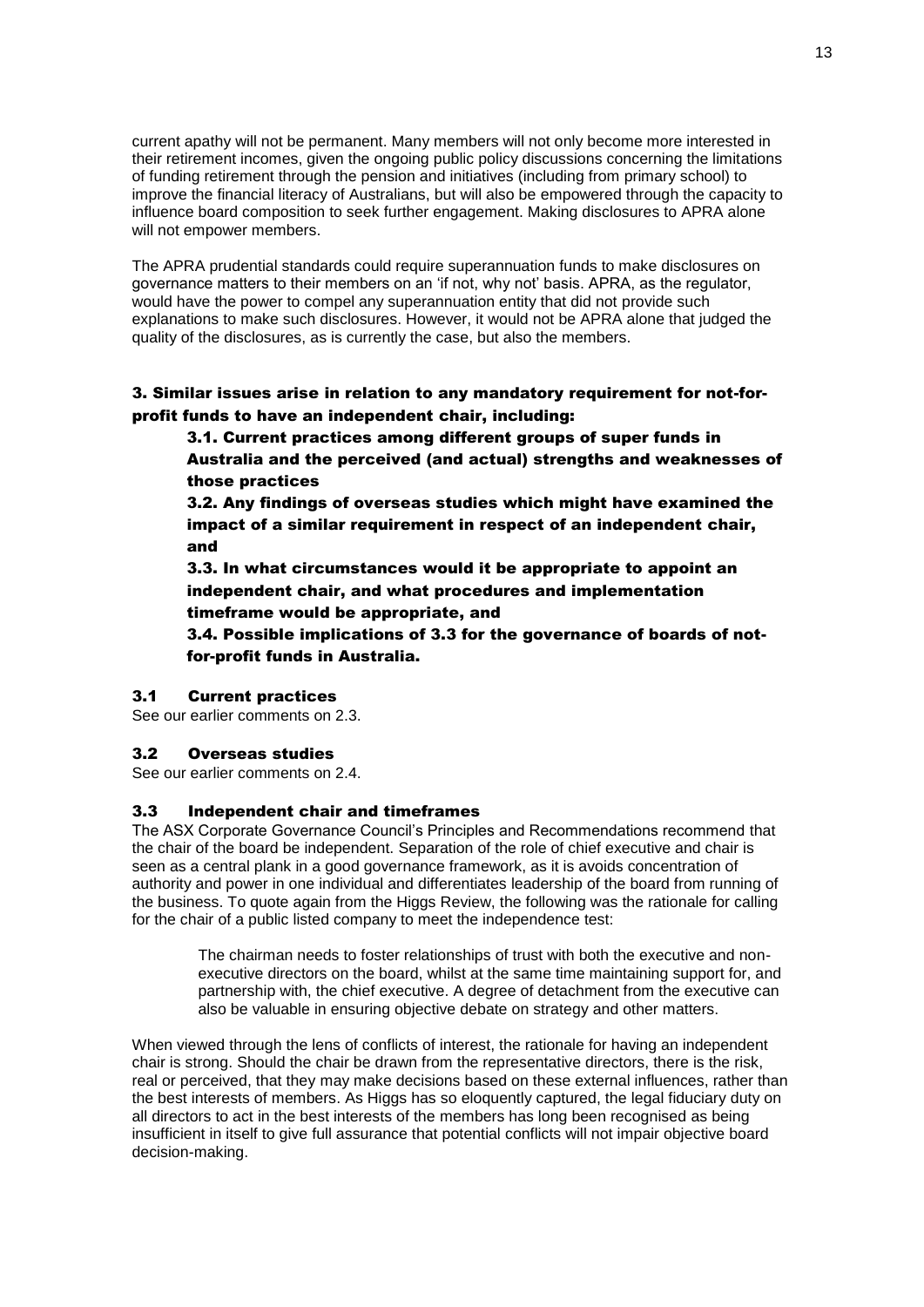**Governance Institute recommends** that the chair of a board should be independent, but notes that it should be a board decision as to who holds the role of chair, subject to a disclosure requirement as to why a non-independent chair is in the best interests of members.

However, it may take NFP funds longer to install an independent chair with knowledge of the fund than to appoint independent directors. The chair would need to have sat on the board for at least two years to assess its workings, develop a sound understanding of the board dynamics and capacities of all directors, and a heightened understanding of the fund's needs and those of its members. A two-year implementation timeframe would be more appropriate.

#### **Board committees**

Governance Institute is of the view that board committees should also reflect independence, given that committees exercise the delegated authority of the board to deal with specific matters. Generally speaking, only members of the board should sit on board committees. Good governance practice is that executive directors should be considered for membership of board committees only where the board considers it necessary to ensure that the requisite skills are represented. Executive director participation can usually be better achieved by inviting executive directors or non-director, external consultants to attend where they have important information or recommendations to provide to the committee. Where executive directors or external consultants sit on the committee, they should be in the minority. Importantly, in determining, and prior to finalising, the composition of committees, any conflict of interest (actual or perceived) that may arise should be considered.

**Governance Institute therefore recommends** that board committees of superannuation entities should mirror the requirements of the ASX Corporate Governance Council's Principles and Recommendations, and:

- consist of a majority of independent directors internal appointees (executive management) or external consultants (service providers for example) may sit on these committees but would not comprise the majority
- be chaired by an independent director, and
- comprise at least three members.

#### 3.4 Implications for NFP funds

See our earlier comments about the need to introduce a disclosure mechanism to allow members to assess the governance frameworks of their funds.

4. In the light of the views expressed in comments/submissions from interested parties, and in a proposed round of consultations with major stakeholders, the Review Team will consider the feasibility and nature of a Governance Code for not-for-profit funds which will seek to encapsulate both the positive elements of the existing arrangements and procedures for increased representation of independents where this could be expected to enhance the interests of fund members. The preparation of such a Code would require a careful review of the details of existing governance arrangements, with some modifications here and there. Relevant issues include:

4.1. The nature and status of funds' commitments to such a Code, and procedures for handling any breaches

4.2. An appropriate definition of independence

4.3. The permissible number of independents (which could be set as a maximum), and the timeframes for making appointments (again some flexibility might be appropriate)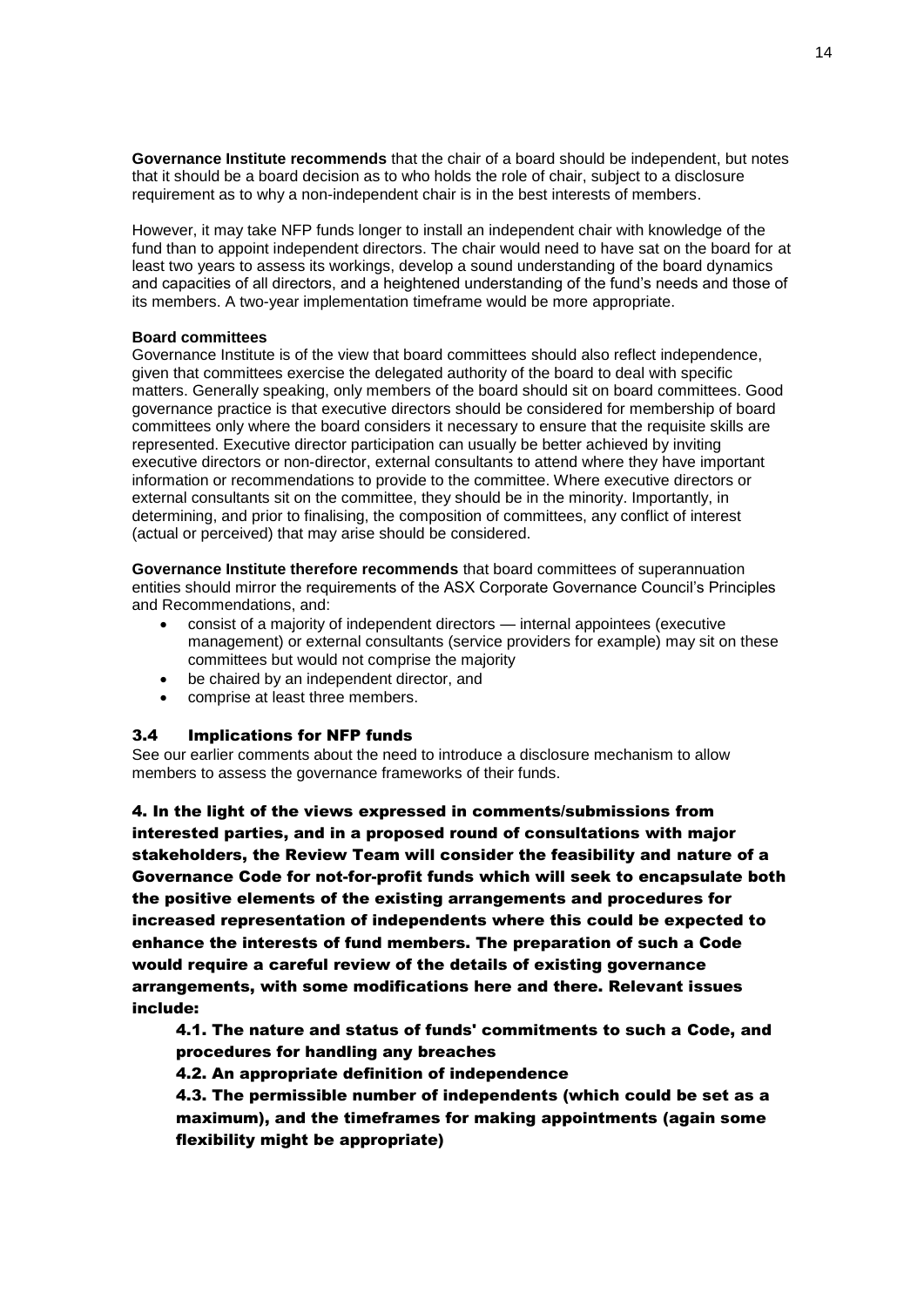4.4. The broad rationale for seeking to appoint independents, and the mechanics of identifying and selecting them

4.5. The kinds of circumstances (and related procedures) leading to the appointment of an independent chair of a not-for-profit fund, and 4.6. Suitable arrangements for handling conflicts of interest; related party transactions; relevant disclosures, including numbers of independents, their backgrounds, genders and salaries; and so on.

### 4.1 Commitment to governance code

Without a disclosure obligation, self-regulation for the superannuation industry is unlikely to provide the transparency and accountability to members that a good governance framework requires. We are of the view that an 'if not, why not' disclosure obligation should be introduced for superannuation entities in relation to the issues dealt with in the governance code. As noted earlier, we do not believe that making disclosures on governance to APRA alone will empower members.

Disclosures to shareholders about governance practices are mandated through the Listing Rules (please note that the governance recommendations are not mandated, only the disclosure of them). **Governance Institute recommends** that the APRA prudential standards be revised to require superannuation entities to:

- provide a governance statement to members in their annual report disclosing on an 'if not, why not' basis how the board has responded to a series of recommendations in the governance code on governance practice, including:
	- o independence of the board
	- o independence of the chair
	- o independence of board committees
	- $\circ$  whether a board evaluation took place and the process of such an evaluation, and
- these disclosures should be made on the public access sections of the website of the superannuation entity, so that any individual can assess the governance of the fund as part of their decision as to whether to become a member of that fund
- address how the entity will manage related party transactions in its conflicts of interest policy

APRA, as the regulator, would have the power to compel any superannuation entity that did not make such disclosures to make such disclosures. However, it would not be APRA alone that judged the quality of the disclosures, as is currently the case, but also the members.

### 4.2 and 4.3 Independence issues

We have not responded to 4.2 or 4.3 as we have provided our input on these matters earlier in this submission.

### 4.4 Selecting and appointing independent directors

#### **Selection**

It is good governance for a superannuation fund to create a skills matrix in relation to its board of directors. In effect, *SPS 510 Governance* (para 11) already requires, although it is not made explicit.

A skills matrix identifies the skills, knowledge, experience and capabilities desired of a board to enable it to meet both the current and future challenges of the entity. The creation of a board skills matrix is an opportunity for considered reflection and productive discussion on how the board of directors is constituted currently and also how it believes it should best be constituted in the future to align with the strategic objectives of the fund. It is also an opportunity to review independence.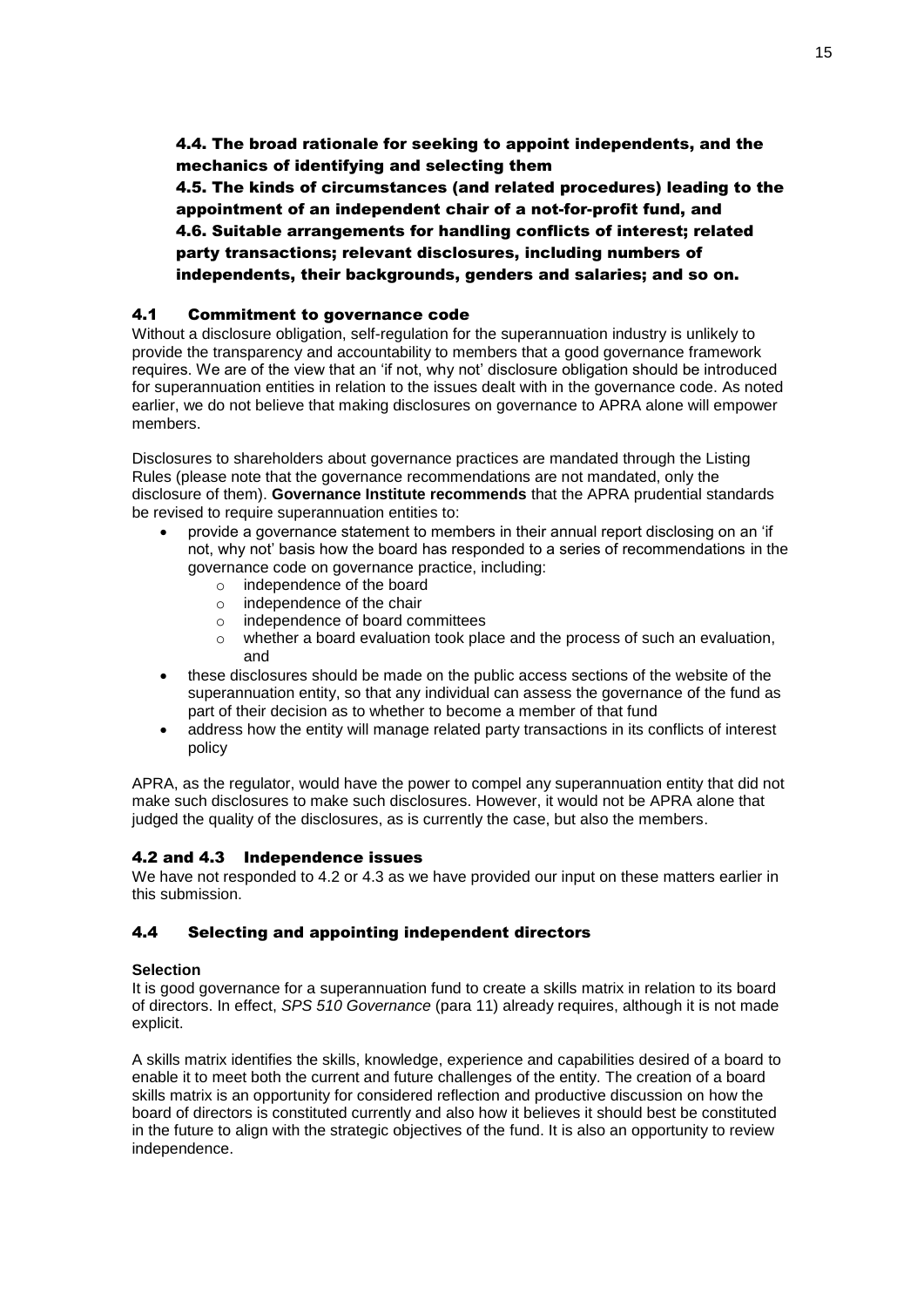The board skills matrix should always be tailored to the unique circumstances and requirements of the fund concerned. It identifies:

- the current skills, knowledge, experience and capabilities of the board, and
- any gaps in skills or competencies or independence that can be addressed in future director appointments.

When assessing the skills and competencies desired to align with the strategic objectives of the entity, the board can also assess the current and desired diversity that it seeks in its membership, taking into account all aspects of diversity. A board may also wish to take tenure into account when considering its composition.

It is good governance to review the skills matrix annually, to examine both current and future needs in relation to supervising the fund. The nomination committee could identify the current needs of the board and invite members with those skills who are interested in serving to supply their details to the nomination committee. If a nomination committee is charged with board renewal and the process of reviewing and making recommendations to the board on director appointments and reappointments from independent members and outsiders, it should undertake the annual review of the skills matrix.

#### **Appointment**

All funds are owned by members. It is a matter of good governance that those members should have a say in who represents them to act in their best interests. However, we are of the view that the decision-making (voting) should not be connected to a statutory annual general meeting (AGM).

Members could appoint directors and influence board composition via direct voting and on a poll, with a default of online voting.

Direct voting enables members to exercise their voting rights:

- without the need to attend meetings, and
- improves the exercise of voting rights because it removes the intermediary between the member and the entity — members are not required to transfer their right to vote to another party as currently happens with the appointment of a proxy.

Currently superannuation funds provide members with an annual report that is made available to members on the website of the fund. When the report is provided to members, a voting form with the biographies of nominated directors and explanations as to why they are considered independent or not would also be sent to members. The voting form would be provided electronically (with an opt-in to hard copy). There would be a requirement for superannuation funds to keep the polls open for a set period of time (for example, 28 days) and the poll results would be announced as soon as practicable after the polls close (to allow for a proper review to ensure validity of voting). Voting results would be open to public scrutiny.

Voting would be on the basis of the dollar value per vote, in similar fashion to managed investment schemes (MISs). Indeed, given that the regulatory framework is already in place for MISs, and given that there is not a great deal of difference between superannuation funds and other funds management businesses (the difference being that in superannuation members cannot access their funds until retirement), it creates efficiency to apply an existing regulatory framework to the superannuation industry.

We note that voting rights should not differentiate between those in different phases of membership. While members in different phases may have different interests, all members should have the right to appoint the directors they believe will act in their best interests. We note, for example, that members of credit unions may be depositors or borrowers, but there is no differentiation in their right to vote. Equitable voting rights need to be provided, regardless of which phase a member may be in.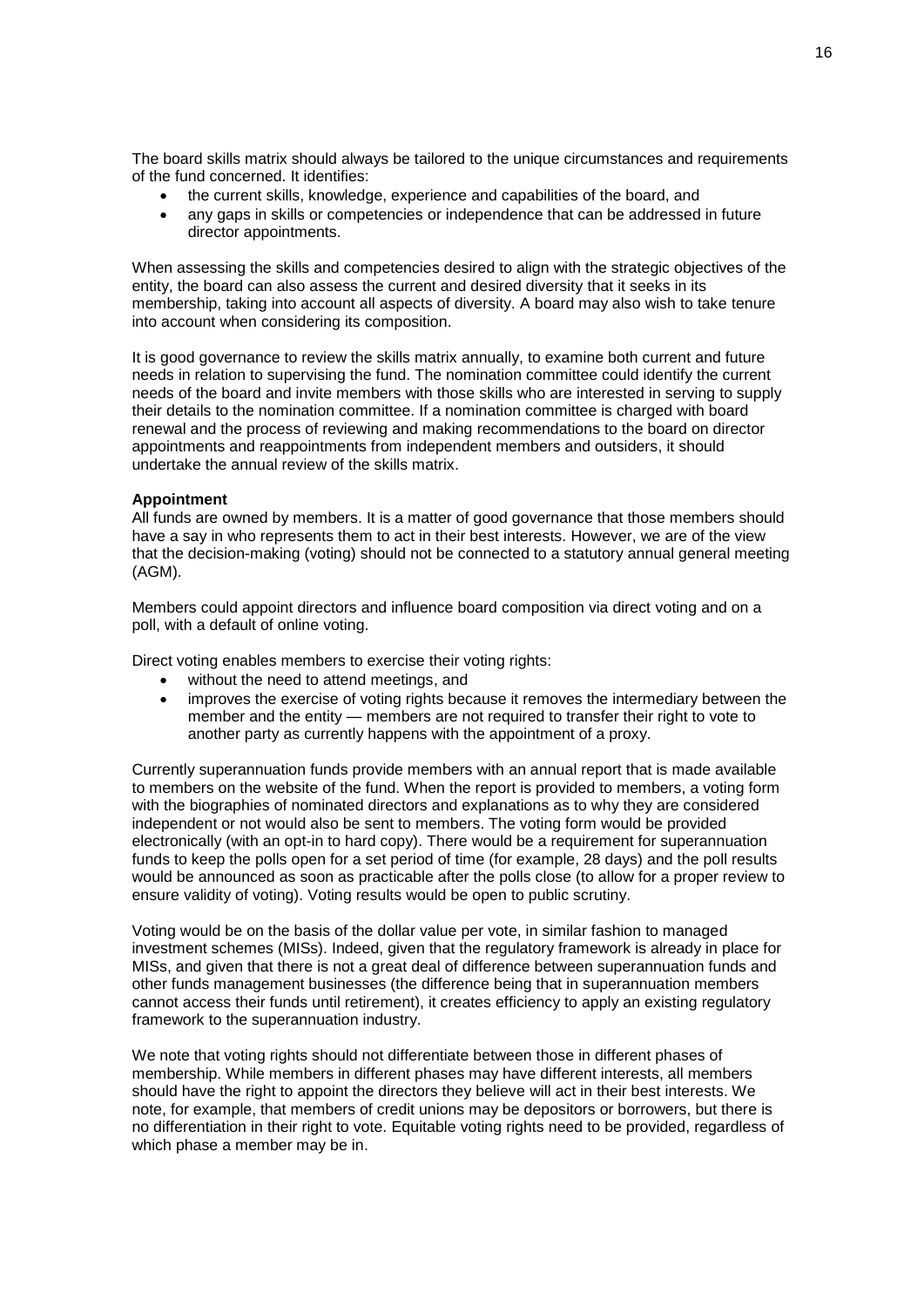A focus on voting will encourage greater engagement on the part of members. While Governance Institute recognises that there is considerable apathy on the part of members in relation to engagement with their funds at present, we are of the view that the current apathy:

- will not be permanent as members are empowered through the capacity to influence board composition they will seek further engagement, and as financial literacy projects in Australia are furthered, member interest in superannuation is likely to increase
- is not sufficient reason to refuse members the right to elect directors to act in their best interests.

It is not good governance to allow employers, unions or employer organisations, that is, those with conflicts of interests, to have control of the voting process (except to set up the necessary administrative and procedural aspects).

Therefore, employers, unions and employer organisations should not:

- vote
- control or manipulate the voting process
- set the rules without approval by members.

The rules concerning voting should be set out in the constitution of the superannuation fund and made available to members in an easily accessible corporate governance section of the website. Constitutional amendment should be subject to member approval. Elections could be run by the Australian Electoral Commission, which would impose uniformity and potentially reduce costs.

#### **Governance Institute recommends** that:

- members of superannuation entities should be provided with the right to elect directors via direct voting, but that the decision-making (voting) should not be connected to a statutory meeting
- employers, unions and employer organisations should not vote, control the voting process or set the rules for voting without approval by members
- the rules concerning voting should be set out in the constitution of the superannuation fund and made available to members in an easily accessible corporate governance section of the website
- constitutional amendment should be subject to member approval.

#### **AGMs**

Governance Institute is not of the view that a solution lies in introducing AGMs to provide for greater empowerment to members and greater accountability of directors to members. We note that the Cooper Review canvassed the difficulties of this — the *Super System Review: Final Report* states that:

In its first Issues Paper on Governance, the Panel canvassed the idea of trustees holding an annual general meeting (AGM) for members of large APRA funds so that members would have a forum to exercise powers in the same way that shareholders can exercise powers with respect to directors at an AGM. While the Panel was initially somewhat attracted to this concept, it has been convinced by the overwhelming weight of submissions that the structural and logistical issues inherent in the superannuation industry make it impractical and undesirable at this time to require superannuation funds to hold AGMs.

Governance Institute is on the record, and has been stating for a number of years, that the AGM requires significant reform. In its current form the AGM as an event is primarily concerned with the engagement of retail shareholders (it does not attract institutional investors), and it fails in this regard. The AGM does not provide a voice for members of corporations in its current regulatory form  $-$  Australia is the world's sixth largest country (7,682,300 sq km) and shareholders are dispersed geographically. Physical attendances at AGMs, which has been declining over many years, will never approach a meaningful percentage of the number of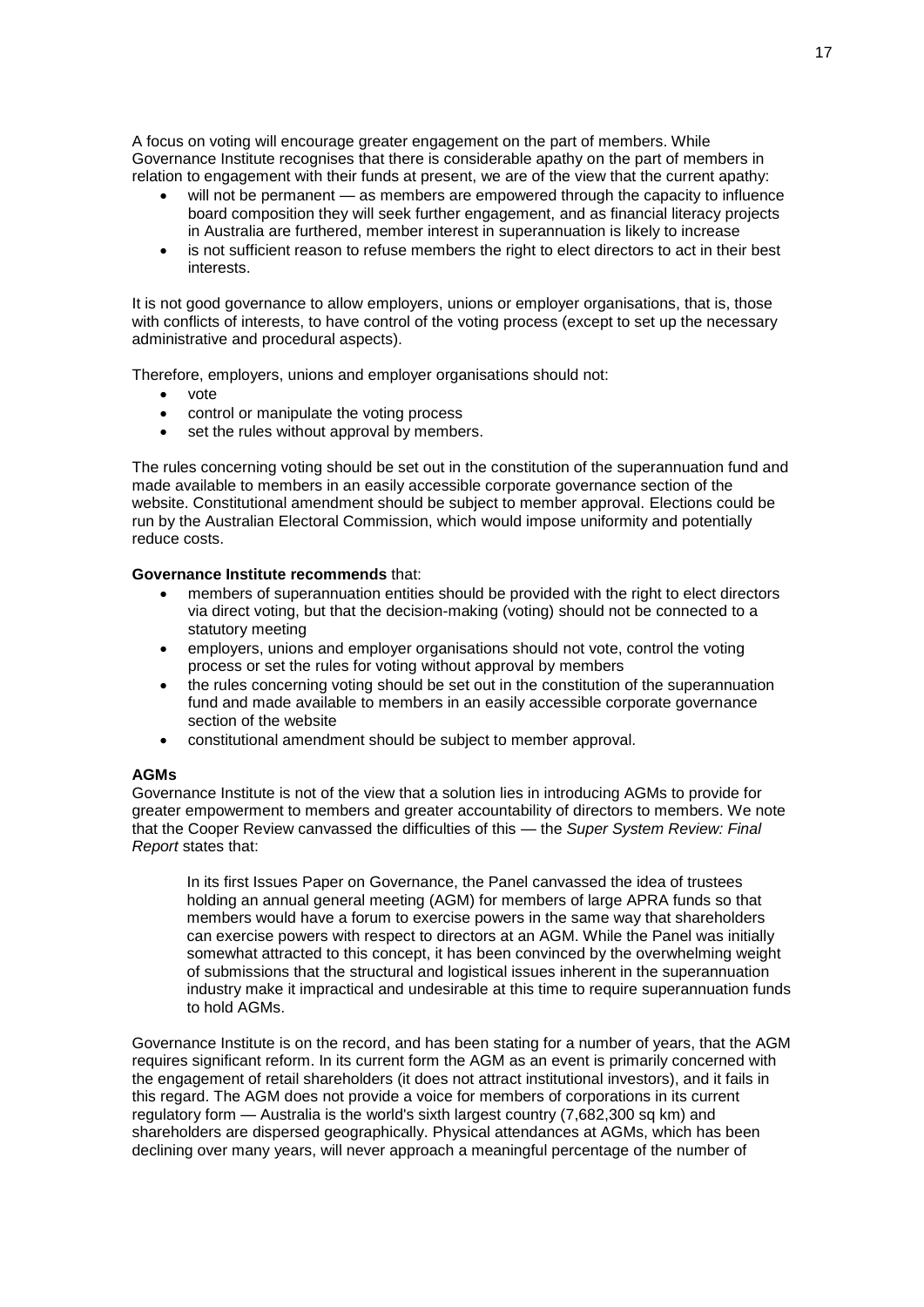holders a company has, and nor in the case of large companies (some of which now have well over 1,000,000 shareholders) would that be desirable. Given the large membership base of many superannuation funds, similar issues would arise in seeking to engage members through the forum of an AGM.

Our research has shown that shareholders are often more comfortable asking questions of the directors and senior management after the formal AGM than during the meeting. They engage more easily with directors and senior management at non-statutory investor briefings than at the AGM. Anecdotal evidence from companies' experience shows that retail shareholders are more engaged (and more likely to attend) an informal shareholder meeting where they can just hear from the board and executives and ask questions about a company's present condition and performance, rather than sit through a lengthy and highly formal meeting structured around the resolutions that need to be passed.

We are of the view that these findings are useful to consider when assessing how best to provide for superannuation fund member engagement. They are also relevant to our recommendation that direct voting to appoint independent directors be introduced, but not be connected to an AGM. Our recommendations for reform of the AGM are that the meeting and the voting should be delinked (we are happy to speak to the reasons for this, and for how a sound governance outcome is achieved through such delinking).

### 4.5 Procedures for election of independent chair

The board should elect its own chair. Should the board make a decision not to have an independent chair, it should disclose to members why it is the view of the board that a nonindependent chair representing a third party is in the best interests of members.

## 4.6 Conflicts of interest, related party transactions and relevant disclosures

#### **Related party dealings**

APRA now requires that a superannuation entity have in place a conflicts of interest policy. It is good governance for any conflicts of interest policy to convey the message to all responsible persons in the superannuation entity that integrity and effective control cannot be compromised especially in any business dealing when any party is a related party. Related parties, under superannuation law, include members or associates of the superannuation entity, or a standard employer-sponsor, or an associate of a standard employer-sponsor of the superannuation entity. More broadly, it is good practice for a superannuation entity to recognise that there might be other types of related parties with whom conflict may arise, including:

- controlling entities of the superannuation fund, and
- families and relatives of directors or trustees of the superannuation fund, including children, spouses and parents.

APRA Prudential Standard *SPS 521 Conflicts of Interest* addresses related party dealings, and also the disclosure of relevant interests or duties.

Upon being appointed as a director of a trustee, it is good practice for a director to disclose their material or personal interests in a 'standing notice'. The entity should set out the guiding principles for the disclosure of those interests.

The standing notice should provide details of:

- the nature and extent of the interest, including any significant relationships which may create conflicts of interest/loyalty, and
- how the interest relates to the affairs of the superannuation entity.

Directors should give and update notices of their material or personal interests.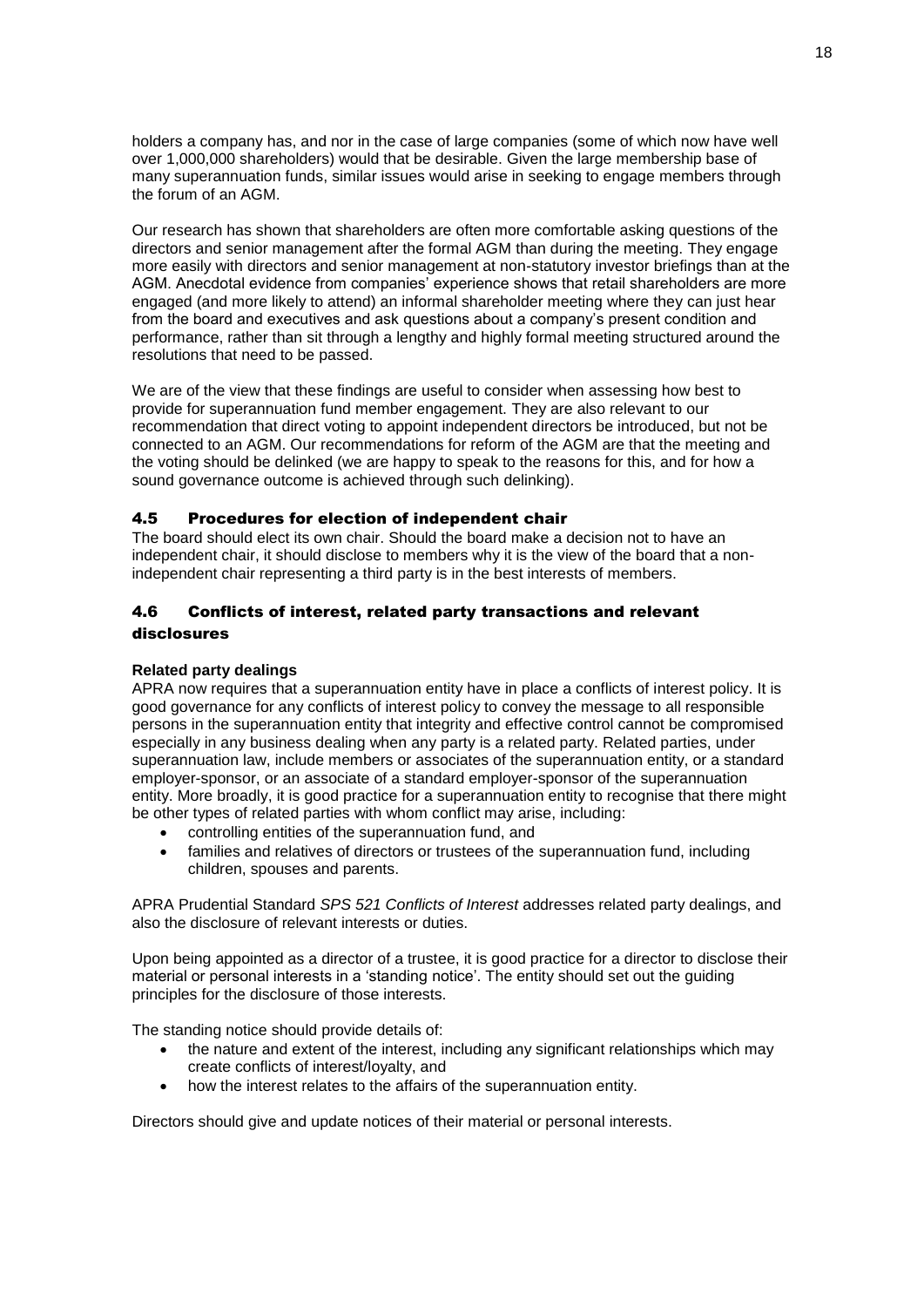The directors of a superannuation fund, at the commencement of a board meeting, ought to be asked to declare any change in the nature and extent of the interest in relation to any of the items on the meeting agenda. If they do, the meeting should then determine the extent to which they may or may not participate in the discussion and vote on that matter. Any declared conflicts of interest and board decisions relating to these should be minuted.

Superannuation entities should ensure that the recording of declared conflicts is consistent with their conflicts of interest policy.

We recognise that many superannuation entities already have implemented such sound governance practices, but any governance code needs to address these matters.

**Governance Institute recommends** that directors of superannuation entities be required to:

- disclose their material or personal interests in a 'standing notice' upon being appointed as a director of a trustee
- provide update notices of their material or personal interests
- provide for the minutes to show any declared conflicts of interest and board decisions relating to these.

#### **Voting at board meetings**

It is good governance for superannuation entities to set out their process for managing conflicts of interests when directors of the superannuation entity are voting on decisions at board meetings where such conflicts arise.

Directors of corporate trustees will have duties under the Corporations Act that prohibit them from being present or voting in such circumstances. However, directors of other superannuation entities are not subject to such prohibitions.

**Governance Institute recommends** that directors of superannuation entities who have a material or personal interest in a matter being considered at a directors' meeting should:

- not be present while the matter is being considered at the meeting and
- not vote on the matter.

Governance Institute also recommends that a director of a superannuation entity may be present and vote if the directors who do not have such an interest pass a resolution identifying the director; the nature and extent of the director's interest and its relation to the affairs of the superannuation entity; and stating that the directors without a material personal interest are satisfied that the interest does not disqualify the director with the interest from being present at the meeting or voting on the matter. This might occur if the directors had formed a view that allowing the director to be present and vote was in the best interests of the superannuation entity and its beneficiaries. By way of example only, this might occur in circumstances where it is necessary to maintain a quorum, however the 'conflicted director' would be asked to abstain from voting.

#### **Remuneration**

Legislation was passed in 2012 that mandates the disclosure of remuneration details of each director or other executive officer if the Registrable Superannuation Entities (RSE) licensee is a body corporate, or each trustee if the RSE licensee is a group of individual trustees from 1 July 2013. Trustees need to disclose all payments, benefits and compensation paid for or provided by the trustee or by related bodies corporate.

ASIC originally exempted superannuation entities from the disclosure until 31 October 2013. On 15 October 2013, ASIC registered Class Order [CO 13/1275] to exempt APRA RSE licensees from the new trustee remuneration disclosure obligations until 1 July 2014. The class order amends Class Order [CO 13/830] which had previously deferred the original start date from 1 July 2013 to 31 October 2013. In deferring the start date again to 1 July 2014, ASIC noted that it had become clear that the superannuation industry needed further time to consider the inherent complexity of the reforms. This is not surprising — listed entities have had years to adjust to